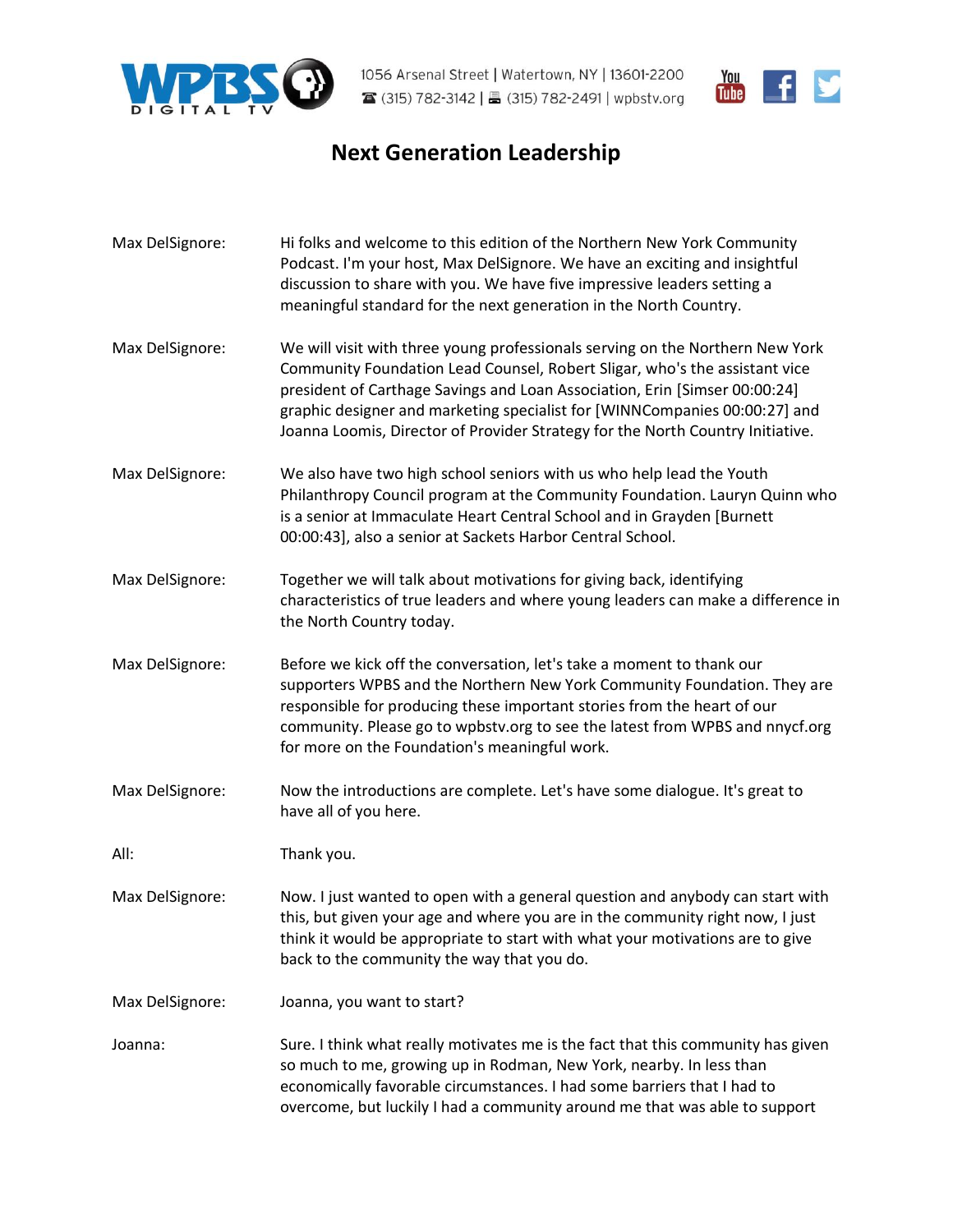



me and lift me up and encourage me to take risks that I otherwise probably would not have, including applying to private universities.

- [Joanna:](https://www.rev.com/transcript-editor/Edit?token=K4J0RcdDg99dmvHY1u6FEoPsBIh7y5mGGy-PvsZYq-3f4Tzs1Z3V_Ws0e4H32sNEaJ3Hmoz6UW5OuDCNPjAZfjvm1pI&loadFrom=DocumentSpeakerNameDeeplink&ts=131.57) That was something that I just felt was unattainable, but because they urged me on, I was able to do that. I went to St. Lawrence University and it was a fabulous experience. Got to study abroad, got to really see a lot of the world. I owe that a lot to the community. So in turn, being back here as a resident and making this my really permanent home, it's important to give back to the community that's given so much to me.
- [Robert:](https://www.rev.com/transcript-editor/Edit?token=JB0HcgkFQ57oVs1QO5wrzpOF96lC9YcUXzu-Y9z60UIUUd68r30tcn0tVlvV4LcTh6WzEW_7Jw7xz4UD0181biVsBj8&loadFrom=DocumentSpeakerNameDeeplink&ts=162.81) In regards to me, a lot of my giving back was instilled in me at a young age. I grew up in a household where my parents were pretty involved in the community and they didn't just leave us home. They took us to those events. So when we were young, we were volunteering just the same as our parents. We were obviously not in the same capacity, but we were there. We were seeing it. We got to see the impact that it made.
- [Robert:](https://www.rev.com/transcript-editor/Edit?token=UYLvcnfgBZDiNiImRAXno7KmDiHGYKdqX8DYl6Hrq-W02YpeXOn29wMdTzIvy5Bwyq3MpRmHXDm3LybTnkXrLeUHv-U&loadFrom=DocumentSpeakerNameDeeplink&ts=185.5) I also grew up in a Catholic school, which didn't have funding. So the only way the school were to get funding was through our fundraisers or through volunteer support. So growing up that way, kindergarten through eighth grade, you learned that the more successful you are with your fundraising, you might get a better uniform or are you have better school supplies.
- [Robert:](https://www.rev.com/transcript-editor/Edit?token=Pdeb_1755_uRAyGa5ExQjU5siPQaxmUxRV3025LBC6v-SCjxPD0gLdYfFDmTu13GhM_OhMrb1G7QRVrIltYZ9GKFgh8&loadFrom=DocumentSpeakerNameDeeplink&ts=204.62) On top of all of that, you saw the parents that were willing to volunteer their time so that we could have a better educational experience. They didn't have to do that, but because they would give those hours, it was less resources that had to be paid for other people. So that kept the school afloat, and that school is still surviving because of volunteer efforts.
- [Robert:](https://www.rev.com/transcript-editor/Edit?token=cDfIwvSo5rSxjhCA3yipyI8MjlLhk2YFdZ6oeBJQJRmpi34m4y0Prq7kbRjvf4GrECLYdAqRfBU8qxhhMqMWJCN73Hc&loadFrom=DocumentSpeakerNameDeeplink&ts=223.04) I have children, I have a daughter, so I want her to grow up with that similar experience. So my getting involved, I want to instill those values that my parents are instilled into me into to her as well as give back to the community that, as Joanna said, gave back to us.
- [Lauryn:](https://www.rev.com/transcript-editor/Edit?token=BBJqQkz3wvNhf2Rpelw0om6urY_fGP1rcDGBSTjdfFxSO8FojxsLJht8yYe3xN2Qv9sk9SfPMdjD7ICgcvt8EpCINyo&loadFrom=DocumentSpeakerNameDeeplink&ts=238.56) As for me, as a senior I ... ever since seventh grade I was involved in community service at my school because I really wanted to give back what I used previously in my life. And once the Council was open to me I had to jump on the opportunity to join and help other non-profits around me.
- [Erin:](https://www.rev.com/transcript-editor/Edit?token=VXEbaPT0Gu4ji3x6fNUJTn05RhvcySzMho3t2mMm_WNjZn6MxicniKxT09TvQwoEEuzHVZ9Kaa5IWPVjRbYaNoisDVc&loadFrom=DocumentSpeakerNameDeeplink&ts=264.1) My experience is a lot like Rob's. Growing up with a father and grandmother who were very active in the community, and seeing all the work that they were doing really laid the groundwork and the foundation for what I have felt I needed to do, coming back after college and raising my family here. I wanted to continue that legacy and continue to give back and do good things, for my family, for my friends.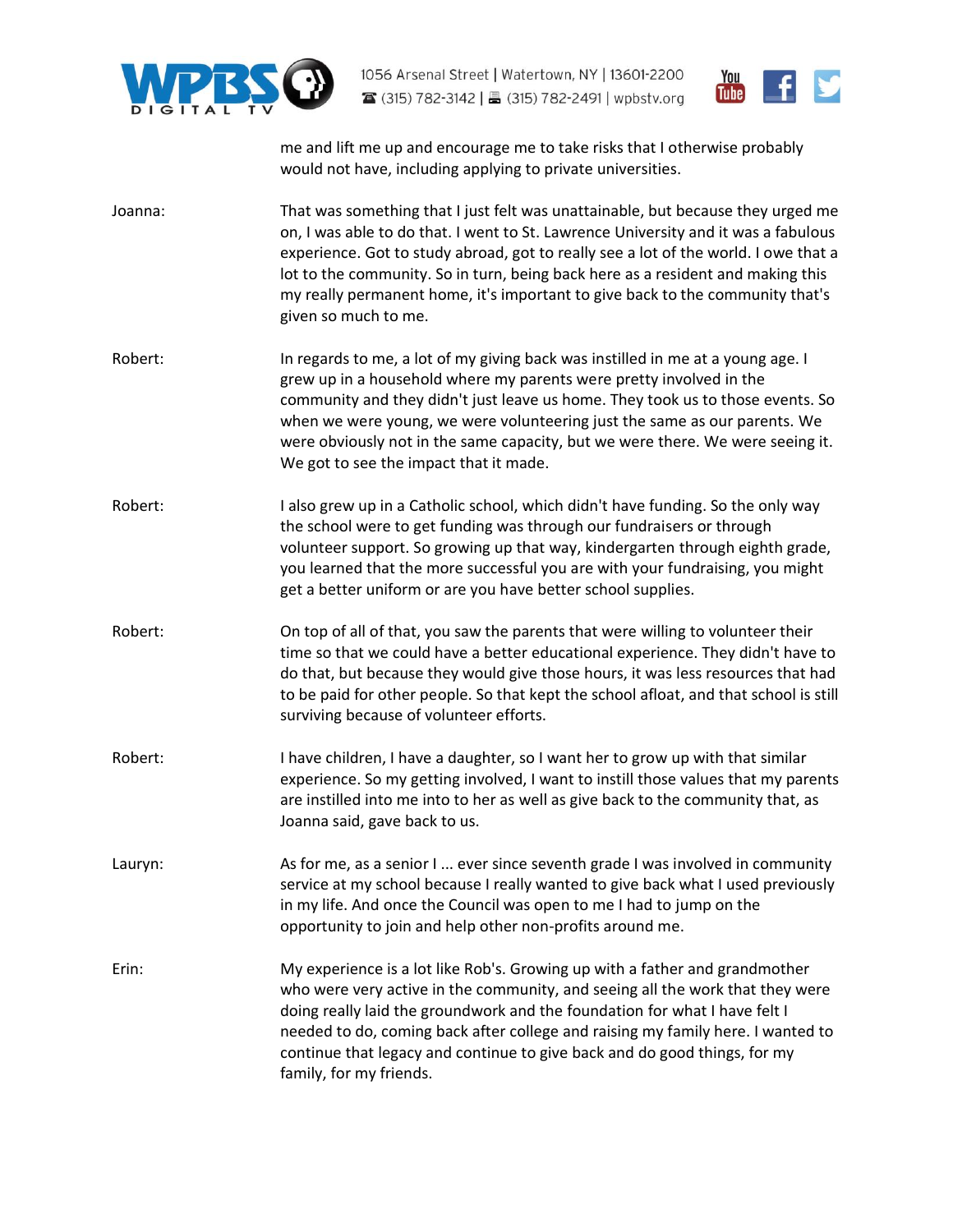



| Erin:           | But really to show my children all the things that they can do when they set<br>their mind to it. And also so  it's a place that they're proud to be from and that<br>there's opportunities for them and hopefully some place they remember and<br>come back to with fond memories.                                                                                                                                                                                                                                                            |
|-----------------|------------------------------------------------------------------------------------------------------------------------------------------------------------------------------------------------------------------------------------------------------------------------------------------------------------------------------------------------------------------------------------------------------------------------------------------------------------------------------------------------------------------------------------------------|
| Grayden:        | For me growing up I wasn't involved in my community very much and I still felt<br>very passionate about my community and I love my community and any little<br>negative thing that someone would say about the community that we all live in<br>would really impact me in a way. So I felt passionate to join YPC so I could<br>change some things.                                                                                                                                                                                            |
| Max DelSignore: | One of the things we talked about before this conversation was trying to pick<br>leaders, either that you want to emulate, that you admire, and everybody here<br>said it's hard to pick one because you have so many and they might be at a local<br>level, national, global.                                                                                                                                                                                                                                                                 |
| Max DelSignore: | To kind of narrow the focus of the question, what are some of the<br>characteristics of a leader that you pick out that you feel are most important,<br>and that maybe you try to emulate, whether that's in your job in your<br>community?                                                                                                                                                                                                                                                                                                    |
| Lauryn:         | I think the biggest characteristic you can have as a leader is to hold<br>responsibility for your actions and decisions. Excuse me. Because if you're not<br>accountable then you have nothing to trace it back to and you have no self-<br>acceptance                                                                                                                                                                                                                                                                                         |
| Lauryn:         | And I think it's great to have your decisions on your mind at all times, no matter<br>if you make the right decision or the wrong decision. To help you learn from<br>that and to keep growing.                                                                                                                                                                                                                                                                                                                                                |
| Robert:         | I think a good leader is open minded, able to listen and I know it was spoken<br>earlier but very humble. When you get put in situations where you're leading,<br>you want to make sure that's not an agenda driven issue. It should be driven by<br>the mission of the organization of which you're being a part of. I think that's<br>very important. Now missions do change but they should change as a<br>collaboration of what the work is being done, not because of something that<br>something physically or specifically wants to do. |
| Robert:         | I think if you run your mission to its course and it continues to grow, you build<br>off that and you'll continue to do good work. And if you're willing to listen the<br>people in which you're helping or even the people that you're working with,<br>that will allow it to grow without having to put different aspects into your<br>mission.                                                                                                                                                                                              |
| Grayden:        | So I think a leader absolutely needs to be humble especially to those around him<br>because you're not going to be a good leader if you let it go to your head and                                                                                                                                                                                                                                                                                                                                                                             |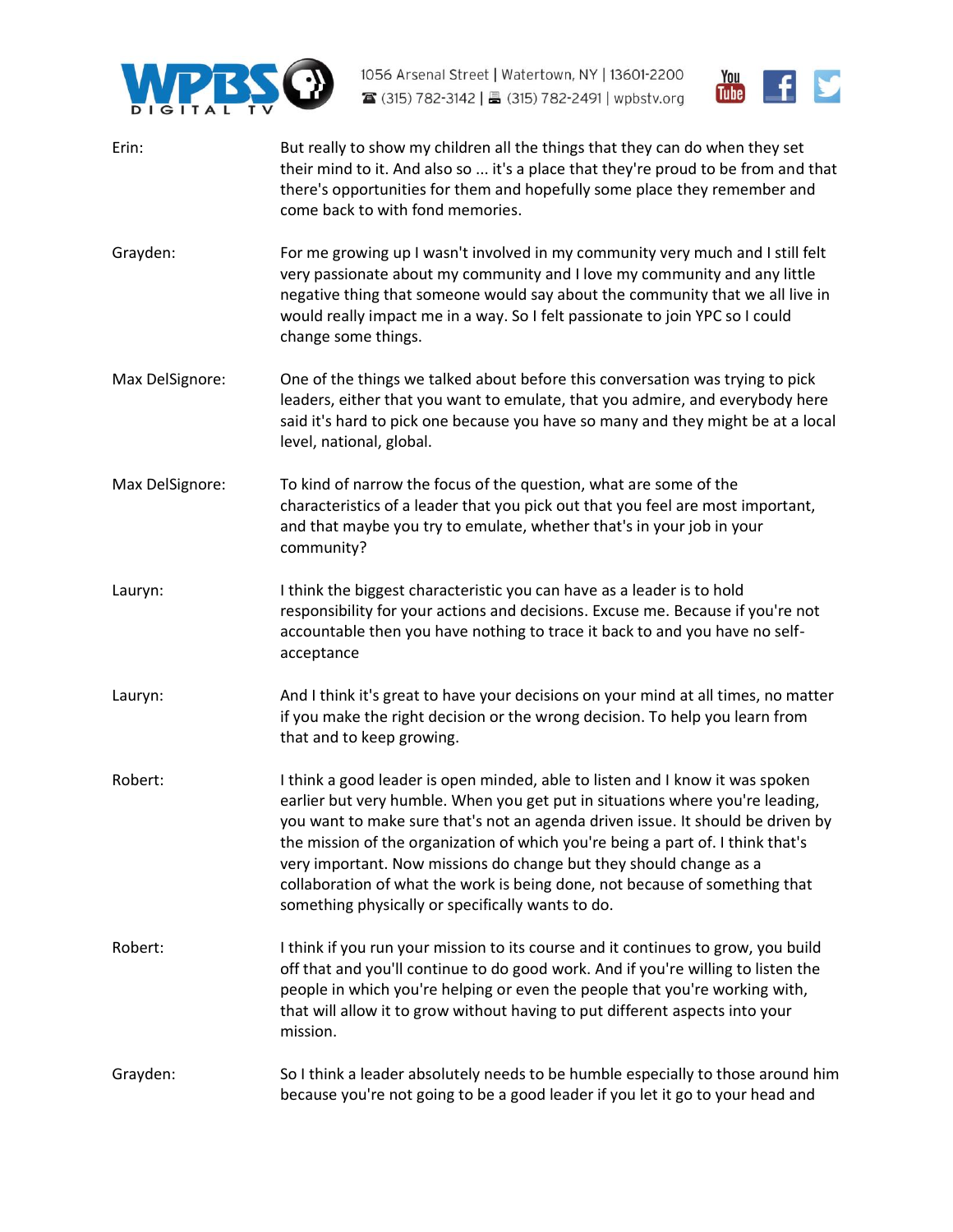



you don't listen to those around you. And you have to be respectful to everyone around you because being a good leader starts with the people around you.

- [Joanna:](https://www.rev.com/transcript-editor/Edit?token=eH69SA94QeQ4G4BnFc_lqoXvSbcyk7Q1aKzV3XvgwUk3t7hXmiViFGdHtzkoJKB28o57lJLz0nSgHz8zafqtIzQtyC0&loadFrom=DocumentSpeakerNameDeeplink&ts=515.79) For me, I'd say vision is a huge characteristic of leaders. I really admire leaders how have clarity of vision. Being able to sort through all of the minutia of everything that's going on and really having a very clear vision and decisionmaking processes to kind of use in moving forward. I admire that and try in my own ways to emulate that.
- [Erin:](https://www.rev.com/transcript-editor/Edit?token=trpScFf5jPNRLkXIoG09HmmZmh_a-nHA1z5XV4fXJC1F7adRMy0Wn9qOTTV1NO26OPHyu9UN-PjNkEpAyoJxlZJ1Crs&loadFrom=DocumentSpeakerNameDeeplink&ts=543.38) For me I would have to say inspiration. So I always find myself gravitating towards leaders who effortlessly inspire others with their words, with their actions. Really driving people to figure out what motivates them and continue to push them in that direction, and sharing stories and examples about good leaders and why they lead. I always find that very inspiring, for lack of a better word, and I hope that when I'm out and able to be put in a situation where I'm able to lead, that others can gain some kind of inspiration from that.
- [Max DelSignore:](https://www.rev.com/transcript-editor/Edit?token=qgUhXQS4kQa5Qq4_OpAq_8WWVgkIxviLTkUHkvKOTIhdT7D2qHHeT0NyoyEBHatLaBC9_qx0WzaoCqO9hZ0yyakppf0&loadFrom=DocumentSpeakerNameDeeplink&ts=593) The five of you are in a position now where you have an understanding of how important it is to build your contacts or your network, either to maximize your leadership opportunities or seek them out. For Grayden and Lauryn, you guys, I think have a pretty good grasp of why that's key, as you go off to college or think about your first job. Can you share a little bit just for those that may listen to this how important it is to build connections, build your personal network, so that you can really and truly maximize your leadership opportunities?
- [Lauryn:](https://www.rev.com/transcript-editor/Edit?token=MfZYcTkel-dQm2LLKwADFNxa5qJsce5FLxiCG4iIWGjf108SUYIWUZ_uyQ3NMr1-8_avk3IF9MOrS92qjcIZSGWqTrA&loadFrom=DocumentSpeakerNameDeeplink&ts=623.38) As I learn to meet people and learn to communicate with others around the community, I realize that I have to build my relationships with people that have the same visions as me, the same mission as me because they're going to help me get to where I want to be.
- [Lauryn:](https://www.rev.com/transcript-editor/Edit?token=OTmfOnV0_5RbU_K50L3Wl74BtrZwNvKAj2JIAg3TW-wgRlYwThMYUYZNJzWUOyfJmUtcHP1EdBnVmnIMlEh4GC_ZcgU&loadFrom=DocumentSpeakerNameDeeplink&ts=647.98) The biggest part of building my network is definitely just having support around me to get to where I want to be and to help out around my community just to be able to end up at my end goal.
- [Robert:](https://www.rev.com/transcript-editor/Edit?token=NJFkKnhlsFNTgUNsQ1Jkedp9sfRJkbWnePg6YYNIbe1CvhDxx0kTBERHOTF3tlVaB3o-OfZMSBYfhGlf6S_vhDpPKKM&loadFrom=DocumentSpeakerNameDeeplink&ts=665.51) I guess the big way to look at it is you don't know what you don't know. So by being involved with more groups, it helps you build a vision of your area a little bit more than through a small lens. A lot of people out there are trying to do good things, and a lot of them are trying to do the same good things. And sometimes if they're not working together they could be competing against each other not because they're trying to compete against each other just because there is limited resources out there in regards to funding.
- [Robert:](https://www.rev.com/transcript-editor/Edit?token=Q8ErrRQpC454MpxalXgeEjy765fC-ZzCWP0KQlF9iwDw1NLYiS_a_3ARm6SdnjlbTco3HeGpxepRbhEjS2TDrOUuPcs&loadFrom=DocumentSpeakerNameDeeplink&ts=692.64) Where a lot of times, if they understand each other's missions, and you work together well with them you could either collaborate together to build more resources or reduce a lot of the costs that might come into play when you're trying to do things in a similar manner.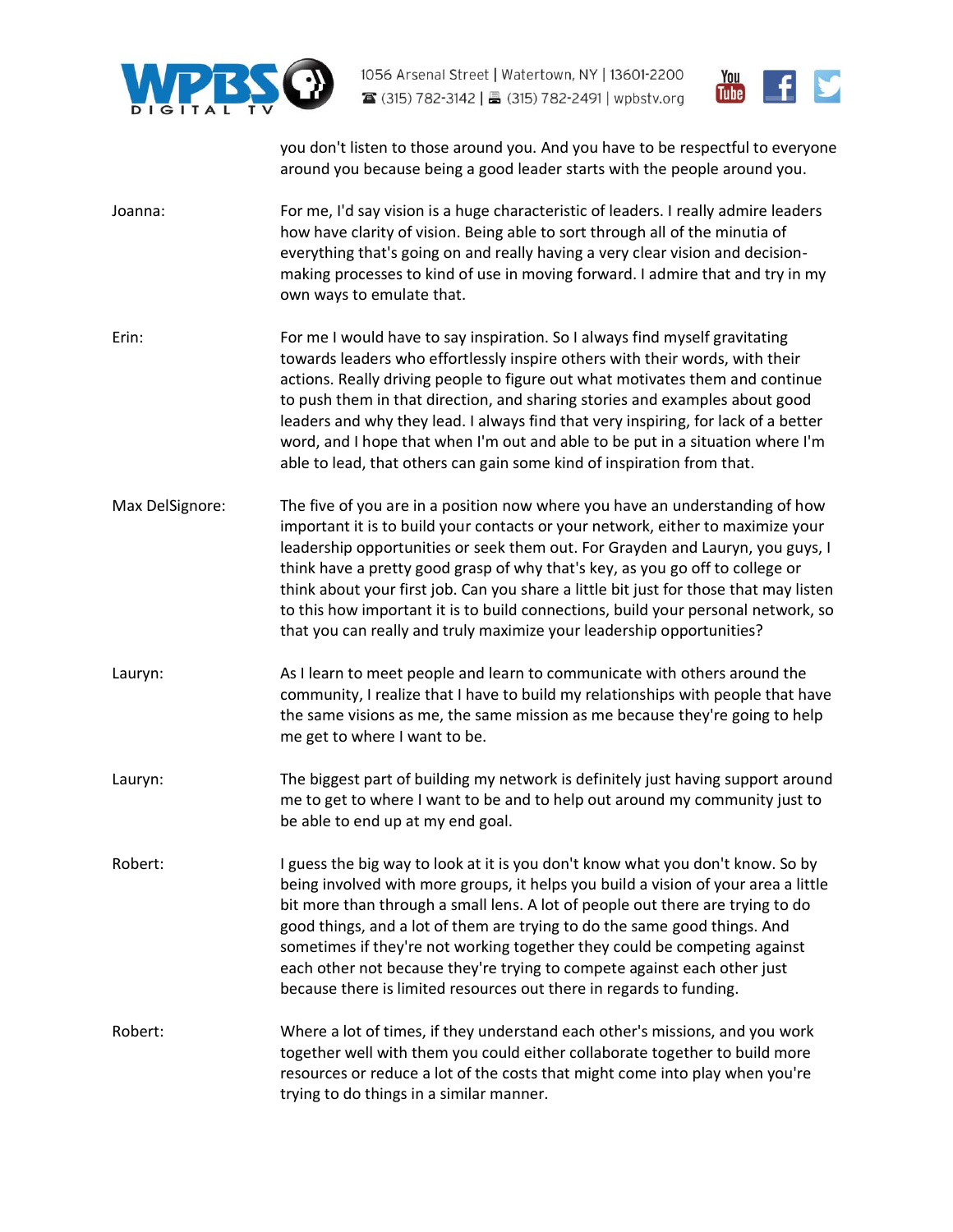



| Robert:         | So the more people you know, the more people that you know and you<br>understand them and once you understand them and understand their mission,<br>you'll realize that a lot of things you do will fit. Especially in a small area, and if<br>you start working together on the things that fit, I think everyone will be more<br>successful.                                                                                                                                                                                                                                                                                                     |
|-----------------|----------------------------------------------------------------------------------------------------------------------------------------------------------------------------------------------------------------------------------------------------------------------------------------------------------------------------------------------------------------------------------------------------------------------------------------------------------------------------------------------------------------------------------------------------------------------------------------------------------------------------------------------------|
| Joanna:         | I completely echo that yeah, I think sometimes  especially in America we kind<br>of fall prey to this Lone Ranger syndrome that you think you've got to go out<br>and be the only one doing sometimes and there's a whole context that you're<br>walking into that you need to understand and you're only going to do that by<br>forming real human connections with others in the community, who can give<br>different perspectives on the very cause that is  that you're passionate about.<br>So I don't think we can effectively lead alone. We have to effectively lead with a<br>whole teamwork of a whole group of people in the community. |
| Grayden:        | I feel you can be the most avid community member, community leader, but to<br>certain extent you still don't recognize and realize different organizations and<br>what different people are doing in your community. So I feel like even if you are<br>that one person who is super involved with your community you can always do<br>more and you will continuously learn more about your community all<br>throughout the process.                                                                                                                                                                                                                |
| Erin:           | I think that's one of the great things about the Community Foundation and<br>being a part of LEAD is meeting all the different kinds of people and the<br>businesses that they're in, and organizations that they're tied to. We've all had<br>an opportunity to work together and talk about our experiences and build<br>partnerships and collaborations that I think have really helped benefit this<br>community. And being that it's a small community I feel like we do an<br>exceptional job bringing the leaders together, working together, to really make<br>this a much better place to live and work.                                  |
| Robert:         | And just to touch on that again, if you're going after a very important mission<br>and you're reaching out for that support, coming from you to certain businesses<br>might not make an impact as maybe someone in that business that also agrees<br>with your mission. So by making connections with your local businesses, your<br>local non-profits or just local people that care about your community when they<br>go in to present it, it might mean more than coming from you.                                                                                                                                                              |
| Robert:         | So I think it's very important that you build networks because if they believe in<br>your mission they're going to be an advocate for your mission without you<br>having to be that one person always going out there.                                                                                                                                                                                                                                                                                                                                                                                                                             |
| Max DelSignore: | That's a great point. One of the things, Erin, you touched on, and I think it's a<br>nice segue, or a good point in the conversation is about our lead council group<br>at the Foundation. So it's essentially it's a cohort of young professionals from<br>the Tri-County region. I think there's more than 20 than are on the Counsel                                                                                                                                                                                                                                                                                                            |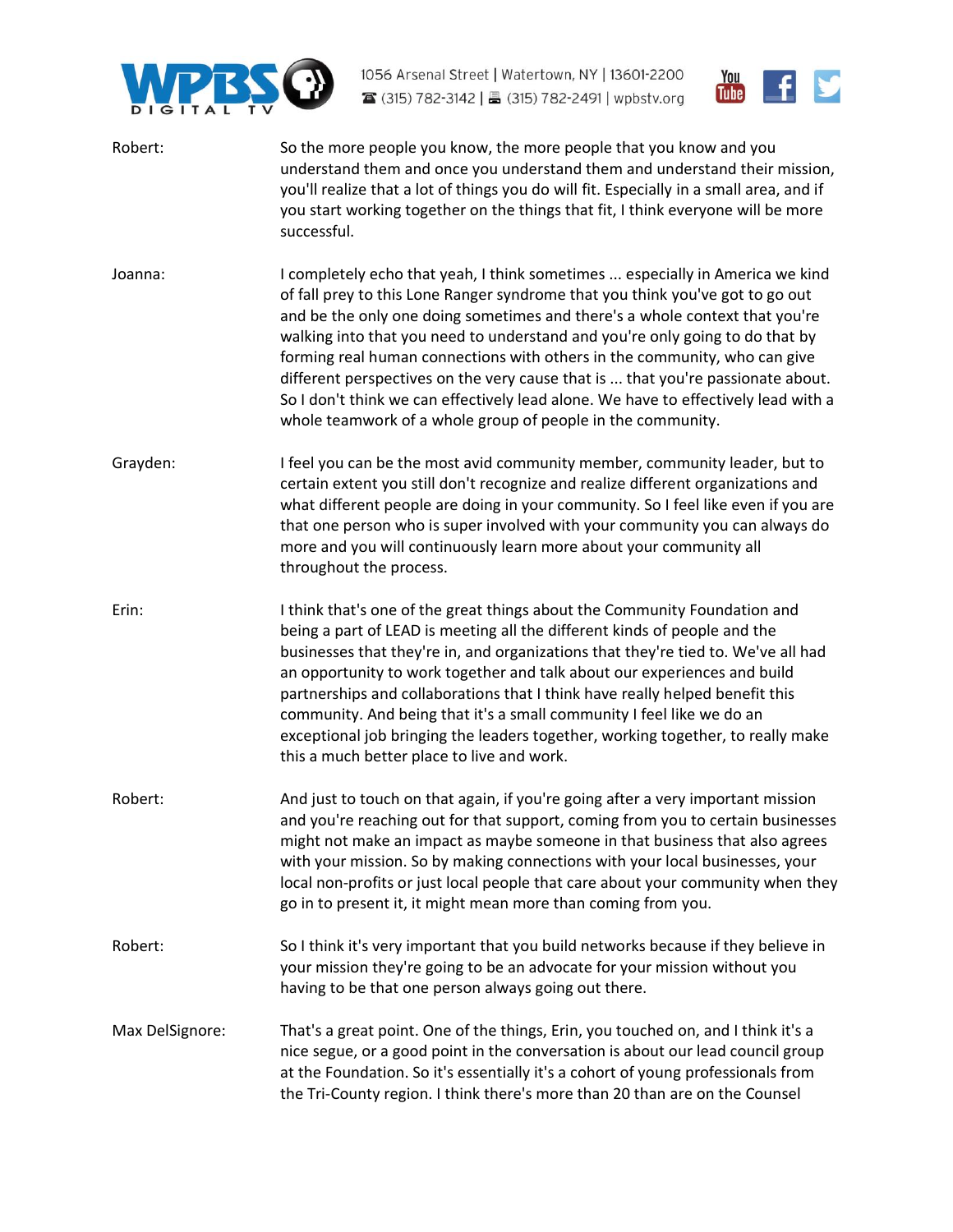



currently that are charged with being a strategic grant-making arm of the Northern New York Community Foundation. What's unique about Rob, Erin, Joanna do is identifying the need, doing the research to really hone in on that need and thoughtfully approach how you can take charitable resources and dollars to address it.

- [Max DelSignore:](https://www.rev.com/transcript-editor/Edit?token=K86-X1JKD2UNNdgd6RUDVeVNA-bPCrvV4wo43FgHPzgi29GEj9zDzCWkQ0W6mxML3faNxpfe3CgMZKsvcX76EKjap0s&loadFrom=DocumentSpeakerNameDeeplink&ts=898.43) And to the three of you, you and your peers to a really nice job thinking through the process. It probably could be agonizing at times, because you're trying to figure out what's the end-game here, but to your credit I think LEAD does a really outstanding job picking out the needs that matter most to you as a group and then trying to deploy the resources that are going to matter and make a difference.
- [Max DelSignore:](https://www.rev.com/transcript-editor/Edit?token=ghCHSe5V7Q2GgQQugI5IFZN3bpyXLTQ5aeiqy7zSBUtqtCZ2UVU0MhxbQuDQ4cVMDCsLwXJiFx6VZitwbgadOyLz4Yk&loadFrom=DocumentSpeakerNameDeeplink&ts=919.61) To some more directed questions, and Joanna I want to start with you on this first. Your focus is on health care with the North country Initiative. You see an array of community needs through that lens. Where can young leaders really create change in this community, and maybe not necessarily just in health care, but as you look at the community as a whole, where can young leaders start and help right now?
- [Joanna:](https://www.rev.com/transcript-editor/Edit?token=hGV_YGcFfcWeLS155ZUlAMKuCYqJ918x5dhXyVdFF9VkjEzGmSZN9Wcq-niy1kXfGELIKOaS7-FdMBqGAw4I2yTyNYI&loadFrom=DocumentSpeakerNameDeeplink&ts=942.5) Like we talked about earlier in the day, I think, at the risk of sounding generic, I don't think there's an area in our community that doesn't require young leaders' attention or any leaders' attention. So I think what's important with this is that leaders are in tune with what kind of stimulates them and what they're passionate about and that's where you need to start.
- [Joanna:](https://www.rev.com/transcript-editor/Edit?token=po9hi5rMF_B5bBPDD2Nud7YGmHnZHA1qqmE8gNUq53h3M84v2H_8hSATl6GGYodBgu_T4D89gQ4v4ET0AWED5J3D7Vk&loadFrom=DocumentSpeakerNameDeeplink&ts=965.75) And really to Rob's points earlier again, form that network so that you're meeting with and talking with people of different perspectives and in different sectors of your community that are also passionate about that need. What do they know about the need? What's their take on it? And I think it's important too, to really, whatever you do, be able to separate out the symptoms of the need versus the causes of the need.
- [Joanna:](https://www.rev.com/transcript-editor/Edit?token=P832olODCAMxFbv6PoHyz8yMahbanxlI5W8QTqBJfaiaYfQ3fz5w6Yksk-Yn0QRkTO1NtFfo80qSZhswQyUUC785FF4&loadFrom=DocumentSpeakerNameDeeplink&ts=997.01) Sometimes very well-meaning people or organizations focus on the symptoms of a need but they're not adequately addressing the causes of the need. I think you really need to do both. It shouldn't be one or the other. So, an example of that could be a food pantry and as someone who used to work in the home services world, and that was a program that we ran, food pantries are wonderful and much needed. But at the end of the day they're kind of just treating the symptom, right?
- [Joanna:](https://www.rev.com/transcript-editor/Edit?token=xeSlhuRBlYtVoHlAkqhrlTyEmZX5kJxp9IAbV9e22lp_oBqqJrE34768g0b1sODb5PhL6fUhxC12d8iHs19NaOxWVzo&loadFrom=DocumentSpeakerNameDeeplink&ts=1027.83) So how can you bolster that and do things that approach the actual cause. So that could be things like spurring community gardens, teaching people how to cook with healthy foods, doing other things in the world of economic empowerment so that people don't ever have to be in the position to utilize a food pantry. So that's one small sliver, but the moral of the story for me, I guess,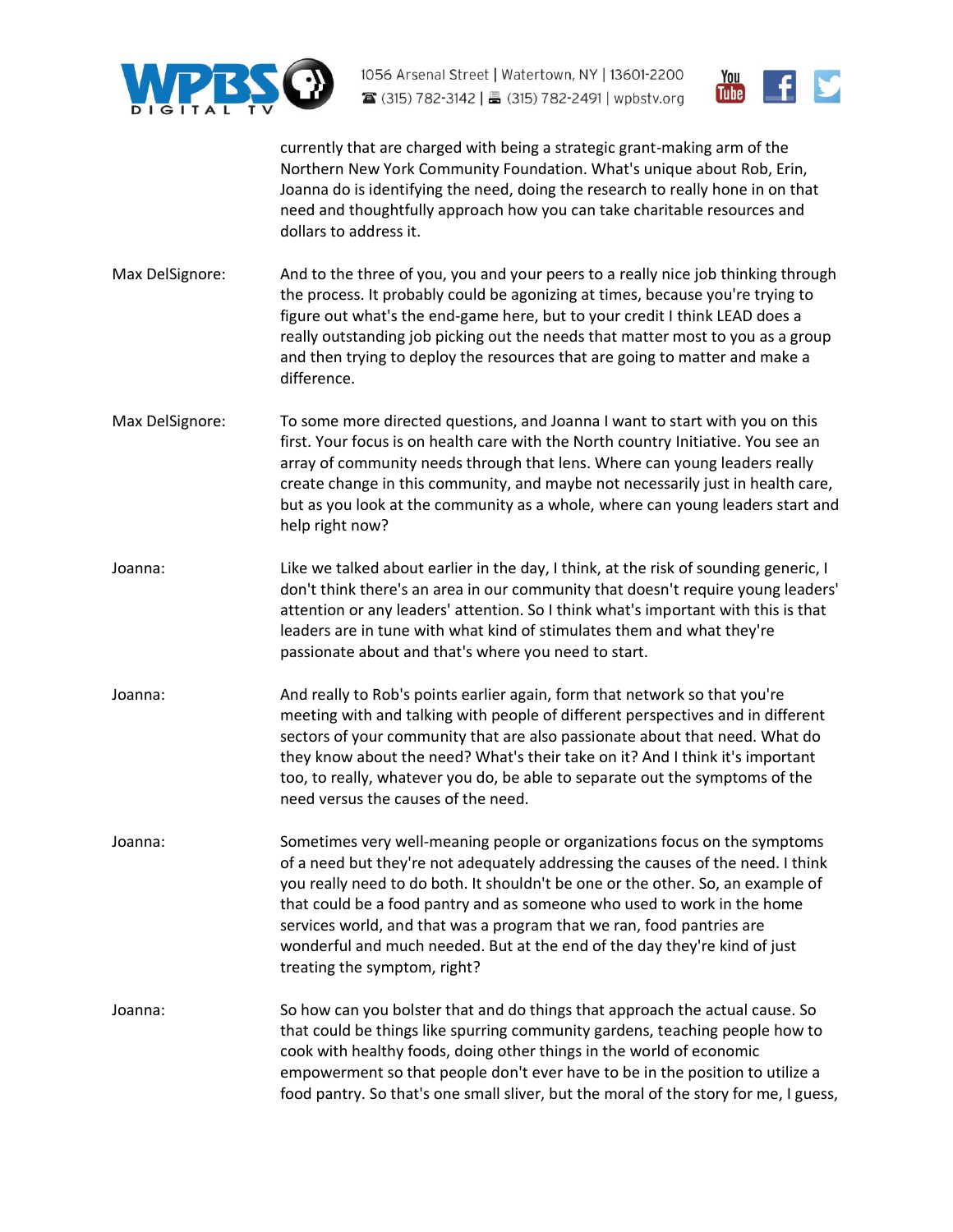



is find what you're passionate about and then go find out as much as you can about that in the context of your community and that will guide your work moving forward.

- [Max DelSignore:](https://www.rev.com/transcript-editor/Edit?token=nKQA3AW6AEYrf7_QX8yZUJlrwpaTYdkutx6_rClzioiwaAlyGfea4l8vDAuFgjcM1lJmQW65HAgoCU2KwKMpU9jtBF8&loadFrom=DocumentSpeakerNameDeeplink&ts=1063.47) Erin is unique in your scenario., you have two sons. Ryder's a high school senior, so thinking about college, already has his institution picked out. He's going to Le Moyne. But you also have Max, who's in elementary school.
- [Erin:](https://www.rev.com/transcript-editor/Edit?token=_aMUvcTNKHP10k_xrVUXXX5GazdwsRzrc9ekM4dQTemisCLZz7dvOIVslyxmfLLsypliHTeIAQIw1BNaUlOdzcsykwk&loadFrom=DocumentSpeakerNameDeeplink&ts=1076.63) Right.
- [Max DelSignore:](https://www.rev.com/transcript-editor/Edit?token=VzCRLJfb6jyRnOaG28MbLVRas49bTxif5fi8D2bSdujb7FNtyH8oeihNBAADdRBtkxNdxqjnY9ll_kbjVfujIfLK0fs&loadFrom=DocumentSpeakerNameDeeplink&ts=1077.05) Tell us a little bit about those principles, values of giving back, that you share with your two boys.
- [Erin:](https://www.rev.com/transcript-editor/Edit?token=QeIF6jY2iPzuaxgdJd3r5QS6CvB8ex5xBD5VQZvBp30cHlh7tPFUH3YrPwxvfu55bi-h1SJmR1YLKgraBG0WOFWjjNc&loadFrom=DocumentSpeakerNameDeeplink&ts=1083.14) Sure.
- [Erin:](https://www.rev.com/transcript-editor/Edit?token=qPim1hRs7faYPsC0mRCqMp8eaMAm2AMPr7tKp540maFSTunSrlYckp7VzRK1aqF1X-zaenqbSwT1JbERNI-691XXZuQ&loadFrom=DocumentSpeakerNameDeeplink&ts=1084.59) So much like my upbringing, I felt it was very important to teach them at a very early age about the importance of giving back, volunteering, setting that example. So it wasn't just about talking to them, which we did do that at great length, but it was also about showing them and bringing them along to things that my husband and I are actively involved in. And letting them see the good that it's doing. And the things that we were passionate about, and a lot of our conversations would lead up to, okay, well, what kind of thins are you interested in? What kind of things do you feel passionate about? Really finding ...
- [Erin:](https://www.rev.com/transcript-editor/Edit?token=O796keUj-cgaBsWw2c4KKCfPXLc9YaqnM_IRM2iH7AmgnrKANtuhgb9ceKzE7cRcRSldkZQ-Hc9RQlGwRB-PRs2MDvo&loadFrom=DocumentSpeakerNameDeeplink&ts=1127.68) And a lot of it has changed significantly from the early ages to now. A lot of it is very sports driven because they're sports fanatics, whether it's the booster club or my little guy just did a jump rope-athon where he raised a bunch of money for the American Heart Association. At the end of the day he said, mom, I just got to raise a bunch of money for kids how have bad hearts.
- [Erin:](https://www.rev.com/transcript-editor/Edit?token=NyNjP7VVOaB3wI8WIGqYrd6Qz5NFN6JF7QWz6VVHvD0DIz2ALb-bSSnylEJX3pTBbPUTh48CMuKgrdNEkOM8_wByQD4&loadFrom=DocumentSpeakerNameDeeplink&ts=1156.59) So it's those little things and he got very excited about it, and that made me excited because I am hoping that these kind of personal achievements, goal setting that's also happening at the same time, will be something that they'll continue to use throughout their lives in hopes that they continue to find what they're passionate about. And do good in their community wherever they end up.
- [Max DelSignore:](https://www.rev.com/transcript-editor/Edit?token=oXJyzjiNd87Q4VlZJGTTAe42IYoHnx1QVP_bNfV3ACLMsCZTpHC7FSTe6YU6AAWLjQfcO4pQtw_VxJIoxXuwAQN_EJ8&loadFrom=DocumentSpeakerNameDeeplink&ts=1182.98) How much did Max raise?
- [Erin:](https://www.rev.com/transcript-editor/Edit?token=ifjXrLTzgI-LQvl6wYDwBltpRNyMgg0_Z0EhB_9QiD17Iz4qQgjLNzRJ6s-ratpeBlvY5qj1pInyoa_a0-QPBgzMYEI&loadFrom=DocumentSpeakerNameDeeplink&ts=1185.26) It ended up being 1,350.
- [Max DelSignore:](https://www.rev.com/transcript-editor/Edit?token=S9LNciH4SzY4sYKQP1FIYm8bpj9DmQV5hvFe7WT7TJ2COx84sPYSPwhErL_yw3rktrL-YTPKhOC9wLggK9wXk-t5bGE&loadFrom=DocumentSpeakerNameDeeplink&ts=1187.69) In how many days?
- [Erin:](https://www.rev.com/transcript-editor/Edit?token=oK7S0of5ODUOXUC4bbWAenGPfY4EeX2YAjmrRGNJrzMUb8Mhqs0qBTsqWDoM8nuDdcrcg7O8FHjbouybDS8tpC2uv3o&loadFrom=DocumentSpeakerNameDeeplink&ts=1189.02) It was two weeks.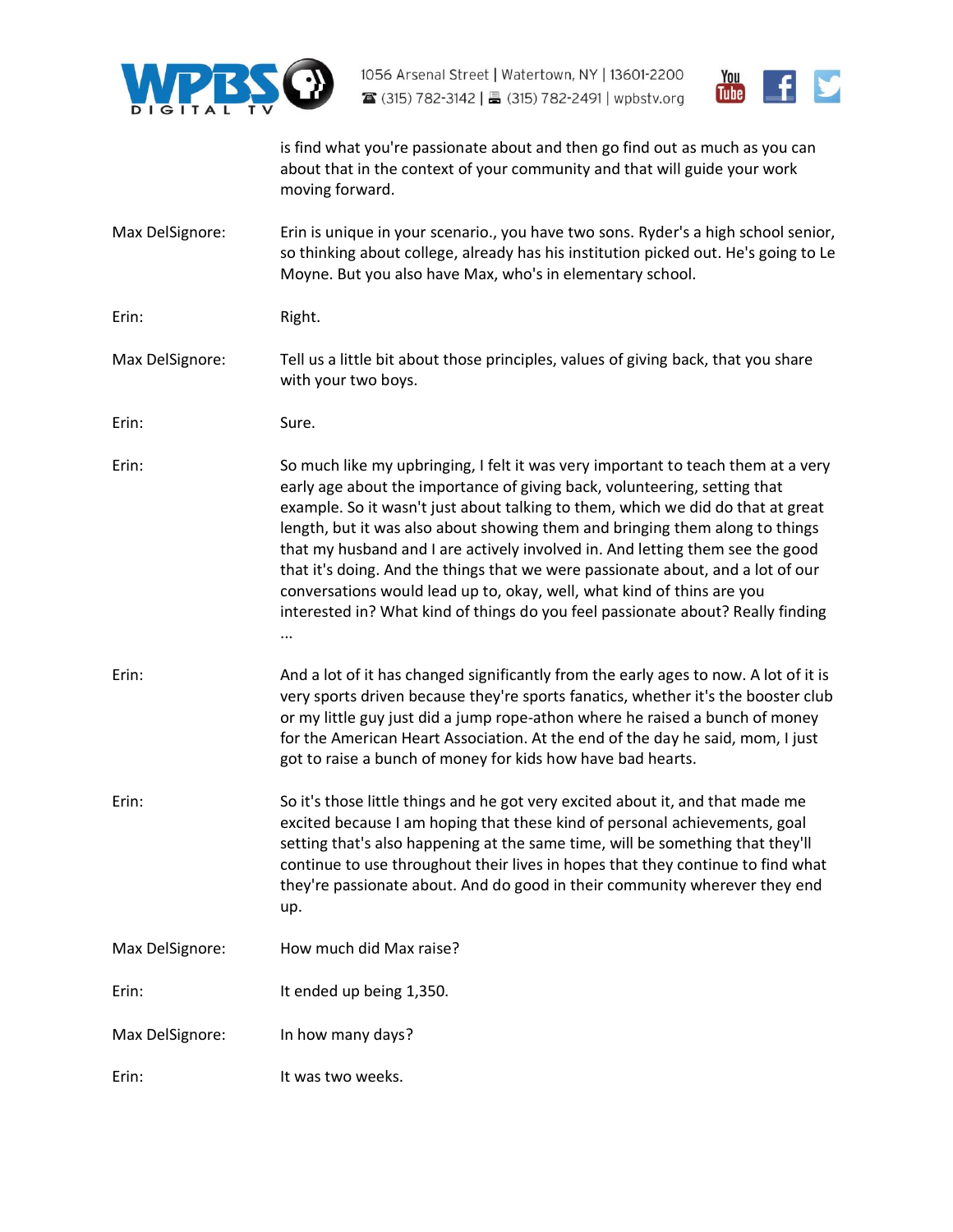



| Max DelSignore: | I mean, that's pretty remarkable to do that in two weeks' time.                                                                                                                                                                                                                                                                                                                                                                                                                                                                                                                                                                                                                                                                                                                                                                                                                                                                                                                                                              |
|-----------------|------------------------------------------------------------------------------------------------------------------------------------------------------------------------------------------------------------------------------------------------------------------------------------------------------------------------------------------------------------------------------------------------------------------------------------------------------------------------------------------------------------------------------------------------------------------------------------------------------------------------------------------------------------------------------------------------------------------------------------------------------------------------------------------------------------------------------------------------------------------------------------------------------------------------------------------------------------------------------------------------------------------------------|
| Erin:           | Yeah.                                                                                                                                                                                                                                                                                                                                                                                                                                                                                                                                                                                                                                                                                                                                                                                                                                                                                                                                                                                                                        |
| Erin:           | I mean, he's cute so he won the cute vote. I think. We had very generous friends<br>and family but he was out there he was like, I've got to send another message,<br>Mom. I've got to send another message. So he was out talking and schmoozing<br>and raising a lot of money and it was a super-proud mom moment.                                                                                                                                                                                                                                                                                                                                                                                                                                                                                                                                                                                                                                                                                                         |
| Max DelSignore: | Well that's a great example. Gives us hope, certainly.                                                                                                                                                                                                                                                                                                                                                                                                                                                                                                                                                                                                                                                                                                                                                                                                                                                                                                                                                                       |
| Erin:           | Yeah.                                                                                                                                                                                                                                                                                                                                                                                                                                                                                                                                                                                                                                                                                                                                                                                                                                                                                                                                                                                                                        |
| Joanna:         | And I think that's cool that it's telling him that you don't have to change the<br>world in one big fell swoop. You  There are so many different ways to give<br>back and each one is unique and meaningful in its own way and I think that's<br>been another message of probably YPC and LEAD that sometimes I think, we<br>think we've got to change the whole world and that starts by doing one thing.<br>So you kind of have to start somewhere and you can make change in any<br>number of ways os that's really cool, that-                                                                                                                                                                                                                                                                                                                                                                                                                                                                                           |
| Erin:           | Well, and I think the biggest thing for that, too, was the whole goal setting<br>process. Originally his first goal was \$250 he said, I think I can do that. And we<br>broke it out, he had two weeks. We figured out how much money every day,<br>and he ended up reaching the 250 in less than 24 hours, and he looked at me,<br>and he said, that happened really fast. And you know, so that kind of sparked<br>more conversation about setting goals and doing the right thing and why we're<br>doing it. It gave us a lot of opportunity to talk about the whys which I think are<br>really important in where you choose to put your efforts because there are so<br>many things that we all could be involved in, but unless you're truly passionate,<br>you might not be able to give that 110%. There's only so much of our days that<br>you know, between families and work and everything else that's going on that<br>we can give, so really being passionate helps keep the train moving forward, I<br>think. |
| Max DelSignore: | Rob, your story is a little different. Not necessarily unique but growing up,<br>you're native here. From Carthage. You go away for work for a while. Lived in<br>Boston for a few years, but you decided to come home. Can you walk us<br>through just the though process to coming back and also why you got involved<br>as quickly as you did into the level that you're participating now?                                                                                                                                                                                                                                                                                                                                                                                                                                                                                                                                                                                                                               |
| Robert:         | So Boston wasn't necessarily, hey I want to go to Boston. It was a career that<br>presented itself and when you're young you follow work. And I was very<br>successful and I enjoyed Boston. I mean, if anyone's every been to Boston.<br>Historical city. Lots to do. I mean, I was there for over three years and I probably<br>didn't touch one eighth of what you could do out there. Not even close to that.                                                                                                                                                                                                                                                                                                                                                                                                                                                                                                                                                                                                            |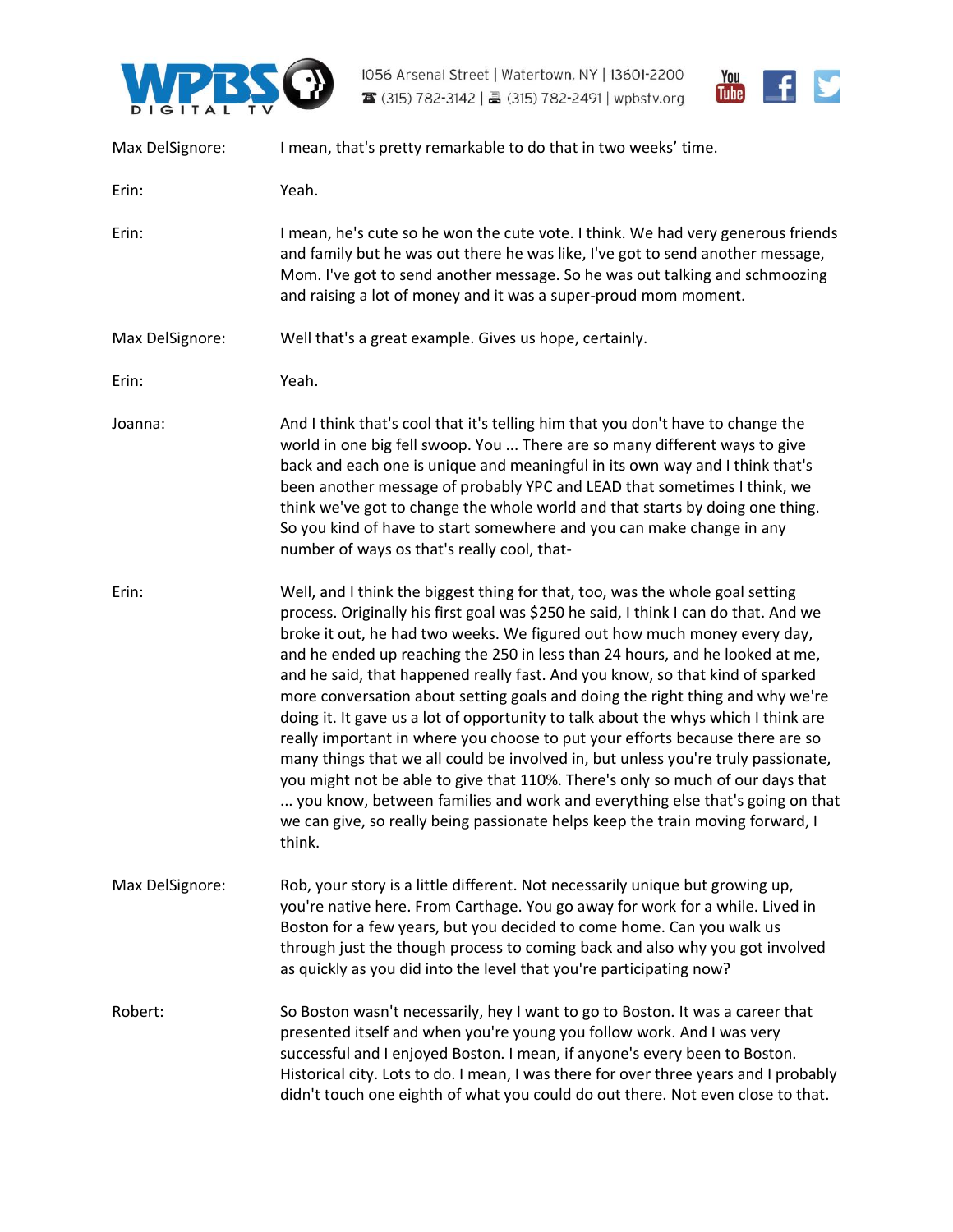



| Robert: | But when I got through my third and into my fourth year of being out there,<br>wasn't  you can  You're happy because you're successful but you can't really<br>explain it until you actually feel it inside, but you're not happy, I guess is the best<br>way to approach that. I got a phone call from Carthage Savings, asking me if<br>there's a spot open, we would like to have someone local. Especially in the<br>banking work, banking is big on relationships. People want to be comfortable<br>when you're dealing with money and financing. So I took the opportunity. It<br>gave me a chance to come home, see my family.                                                               |
|---------|-----------------------------------------------------------------------------------------------------------------------------------------------------------------------------------------------------------------------------------------------------------------------------------------------------------------------------------------------------------------------------------------------------------------------------------------------------------------------------------------------------------------------------------------------------------------------------------------------------------------------------------------------------------------------------------------------------|
| Robert: | Which I knew I wasn't happy so I was like, getting closer to family definitely<br>made me happy. But I didn't really find my happiness until when I got home,<br>Carthage Savings' philosophy is, hey, be out in the community. And I was  my<br>family is well known, so I owe a lot of it to my parents, but I was recruited to sit<br>on some committees and some boards immediately.                                                                                                                                                                                                                                                                                                            |
| Robert: | Once I started doing that you realize something. Because when you're in a city,<br>and you want to get involved, and I tried to get involved out there, and you can<br>go to the food shelter and feed people for a day, but like Joanna said, that's just<br>helping with that current situation. It's not stopping the problem. And in cities<br>they're jobs. People that are out there helping jobs it's their job, it's their life. So<br>you don't just get in to something like that. You have to actually put a career<br>into it. You can't  you can volunteer but the volunteer level support in a city is<br>pretty much just patching the problem, not actually making an impact on it. |
| Robert: | And I'm sure there's people that can go into a city as a volunteer and make an<br>impact, but it's just  you're a little fish in a huge ocean, so it's a little bit<br>different. You come home to a local area where you know people, you have<br>connections, you see people you grew up that maybe are in a little bit of<br>trouble. You can make decisions that can immediately impact their lives right<br>away, and it's as easy as saying yes.                                                                                                                                                                                                                                              |
| Robert: | So I said yes to a couple boards, some that I had no experience about, which in<br>hindsight was very beneficial because I didn't have an agenda going onto these<br>boards. I can get onto them, I can listen to their mission. I can hear what they're<br>trying to say, and just kind of be there was a resource. And as more people ask<br>me to help because I had the time to do so, I didn't have a family yet, I didn't<br>have a child at that point in my life. I could keep saying yes and helping out.                                                                                                                                                                                  |
| Robert: | What I came to find out by doing that is that my biggest support could be<br>collaborating with all the boards I was on as a whole. So I was finding out just in<br>the small town of Carthage that there'd be so many organizations and they'd be<br>running events on the same exact day. Well there's only so much money in one<br>community and they can only be in one place at one time. So when you're<br>running an event and another organization, they're not trying to compete<br>against each other but they weren't on each other's boards to say, hey, we plan                                                                                                                        |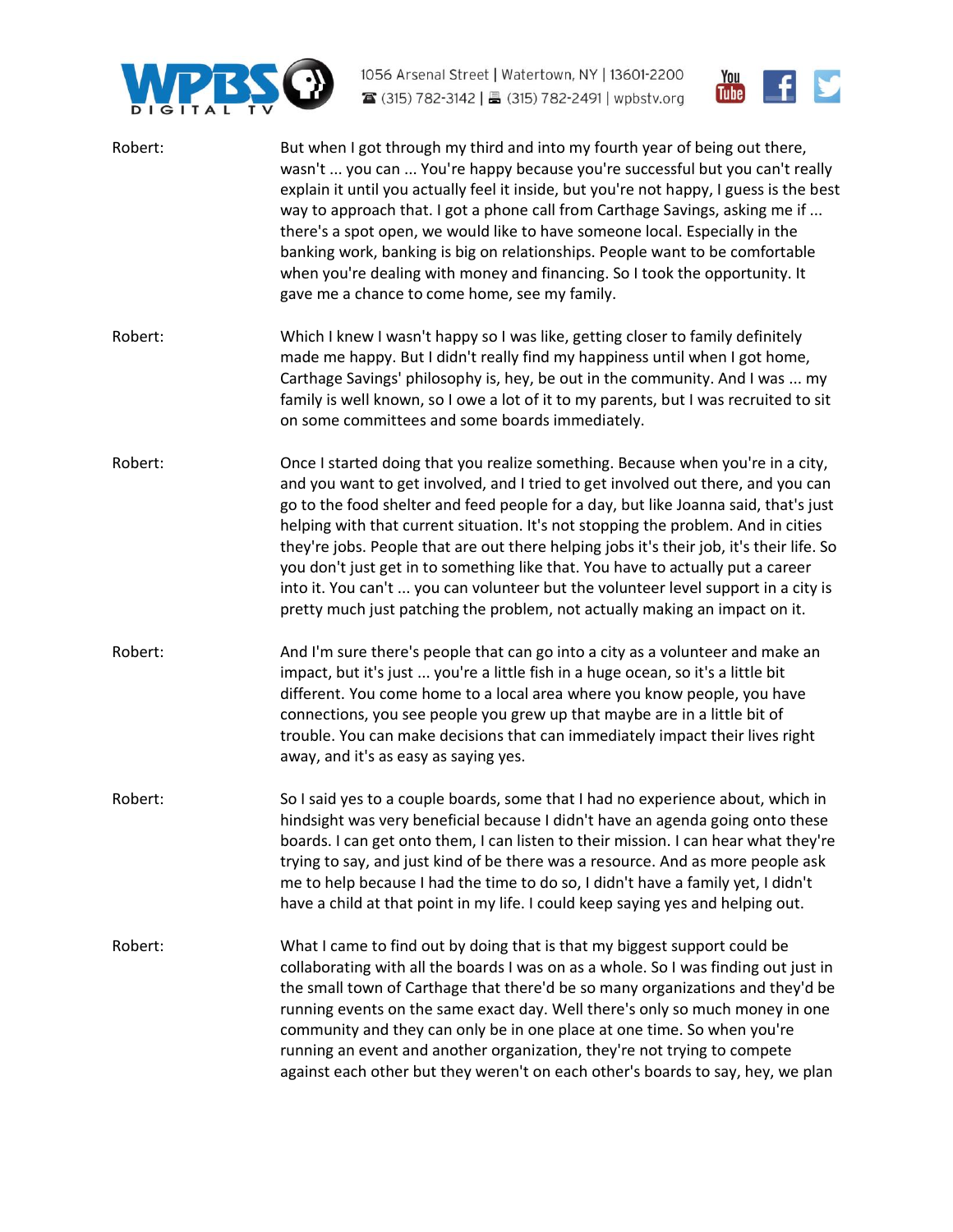



this on this day, and once you plan it you market it and you resource it, you're not changing your day once you find out someone else is doing that.

- [Robert:](https://www.rev.com/transcript-editor/Edit?token=4-zM2T1TVGJknMfZtecAZ989CWPRL5PJlbPT6q18NENN42J4k5gnrx6U2HVDE6mFSd_P1mC28bH5BvaCizblfewIKzA&loadFrom=DocumentSpeakerNameDeeplink&ts=1524.36) So an immediate impact was, I'm sitting on a couple of boards planning things on the same day, and I said hey, wait a minute. This isn't a good idea. Let's spread this out, and immediately they started making more money on their fundraising events because they weren't taking advantage of a limited resourced because they're spreading it out and getting all the resources pulled into them for those specific days.
- [Robert:](https://www.rev.com/transcript-editor/Edit?token=xA6NUJpuYhgDb5esZ4ls1JtHQXdpN906ne0J379gRlWMZqeQcbRiS3bnDJDfgtO9ymO4xbLqa521Tst2aHYLtaRwZGk&loadFrom=DocumentSpeakerNameDeeplink&ts=1545) **Once you start to experience that, and you can see that you're making an** impact, that's when you found out, I personally found out what I was missing is that I could make an immediate impact on a smaller community that I wasn't able to do in a big city.
- [Robert:](https://www.rev.com/transcript-editor/Edit?token=XiOn2HYCMWqiadksIRgQdnM1BRA-1iX9673GByofWwMgbYI6C8AyOKpXCkERIhjM4mN9-2wtsoDgtvpsodmbREa8CSc&loadFrom=DocumentSpeakerNameDeeplink&ts=1557.37) And on top of that, coming to a local town, cost of living isn't as demanding, so you actually can establish yourself up in the North Country by working hard, by building that network, finding your career that you're passionate about, still being able to make a good living, support a solid family, but truly give back to the people around you and when you can put a smile on someone's face because you're making their lives better, there's no better reward.
- [Max DelSignore:](https://www.rev.com/transcript-editor/Edit?token=PuEpj8ySoPPKnhEG9X3JAiq_R31nAmg4M3v-q0g1WPOsC4dufOMe3KmeXHgj2LX33I1YEfwiYfE2POe6XIllDD76tFw&loadFrom=DocumentSpeakerNameDeeplink&ts=1580.82) There's a sense of fulfillment there, maybe that was lacking in your time in Boston.
- [Max DelSignore:](https://www.rev.com/transcript-editor/Edit?token=kjmpWAwydSuAIkbbdGYhJewEPGZVrMk0eCi-13vgz7MUcoeBoslorjEe7GTTqnfqnJjx8YAffVLeBJKkFxAezK-ea6k&loadFrom=DocumentSpeakerNameDeeplink&ts=1587.23) Lauryn and Grayden, you serve on Foundation's Youth Philanthropy Council so this is probably a good place just to do a brief background on it. But it's also an advisory council of high school students affiliated with the Community Foundation. Representatives from three schools, Watertown High School. Immaculate Heart Central, and Sackets Harbor. And as a group, you're responsible for making some meaningful grants to support non-profit organizations in Jefferson-Lewis, St. Lawrence counties.
- [Max DelSignore:](https://www.rev.com/transcript-editor/Edit?token=-pBZIeUZhKABkauE8BDpfLcO56asOFp8hKb267mUWqmBUfW3olFuY1YnlMEqo41rKNwZ55y7BJy6Mgp_JwdaapttJUo&loadFrom=DocumentSpeakerNameDeeplink&ts=1610.58) What I think is interesting is the councils have been in operation for eight years and in totality it's given out \$125,000, approximately, to support the non-profit sector which I think is terrific.
- [Max DelSignore:](https://www.rev.com/transcript-editor/Edit?token=7i_i3K82c0oAXH3Gs-MUlbZm2WtyCJ5tl-nqkGOnfbzouNHgkPuUGcx-hZzKbtkB0HVl6bCjAIfQgHx-gWc6h9SQwDA&loadFrom=DocumentSpeakerNameDeeplink&ts=1621.12) But the two of you, you've been a part of two years where you've given out close to \$40,000 of that \$125,000, which I think is really neat. To transition to that experience and ask two direct questions. You have to work together with other high school students to make these decisions and it's a difficult thing to do even for adults that serve on boards. It's hard to come to a consensus. Share a little bit about that process of coming to a decision that you know is ultimately going to make the community better.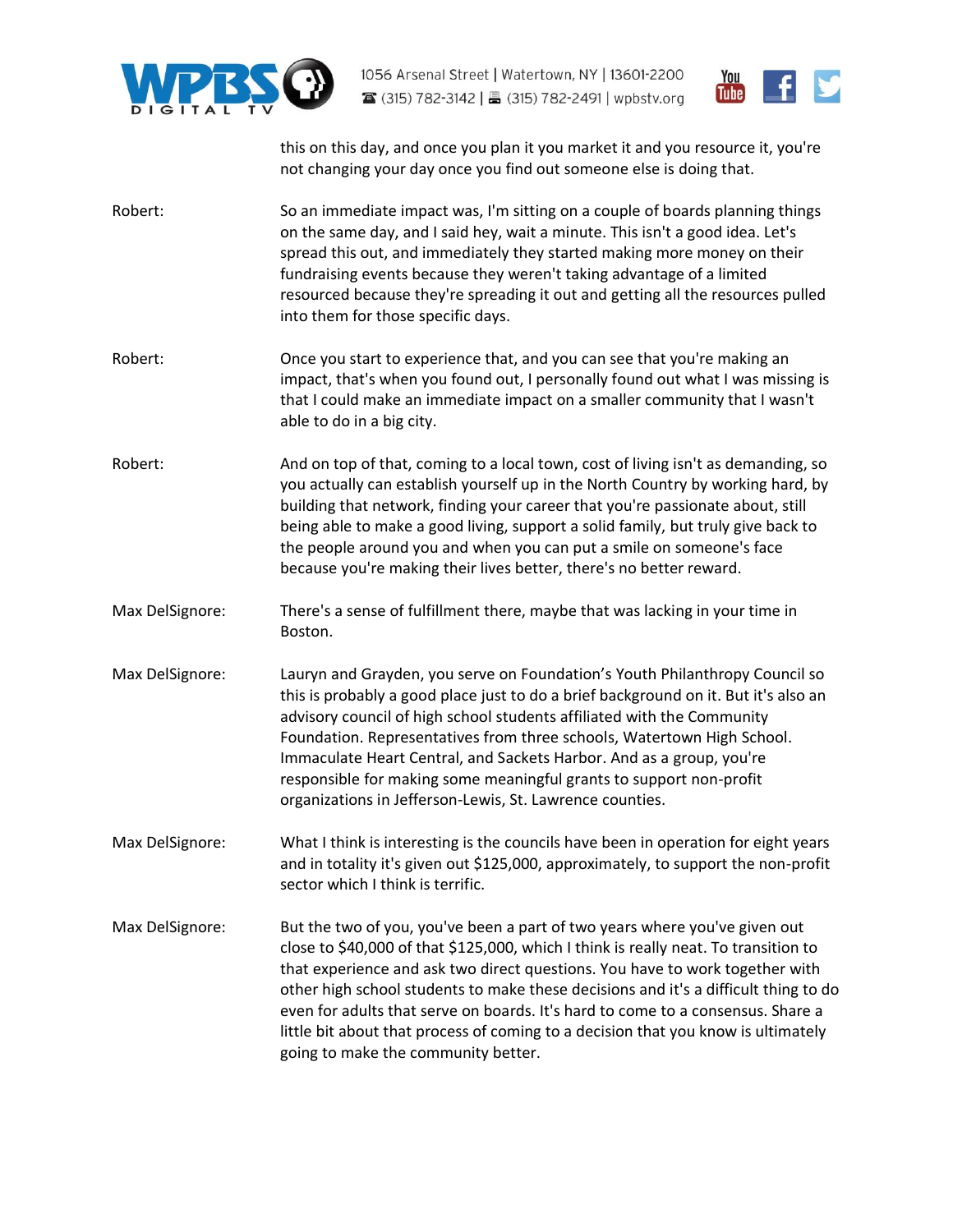



- [Lauryn:](https://www.rev.com/transcript-editor/Edit?token=3NOeyg8r8bBNK-dMBZD5aMo3v-j84pf-0hFP_q3j0WHKygJ7tWbPdrHIjr65g8PiJfJ80H14Kb_JVbaIFg5ChdvuBl4&loadFrom=DocumentSpeakerNameDeeplink&ts=1651.65) When I joined the Youth Philanthropy Council, it was group of ... all of kids my same age, as opposed to the year before when they had age ranges from ninth grade to twelfth grad or tenth grade through twelfth grade. I think what has made the biggest difference during my years on the council is having kids that are my same age growing together.
- [Lauryn:](https://www.rev.com/transcript-editor/Edit?token=kzw3u_HsmeMrVLBF9L2Chb4QLn1QH8CHqTdliO3EZtiBJ2RmH-t3-OrTOTz7oZy3Sz-cxdTkarGc3d_DApeWjQWDNkk&loadFrom=DocumentSpeakerNameDeeplink&ts=1675.79) It's been easier to discuss with everyone throughout the three years that I've bene on the council, and we've come to conclusions easier since we've known each other for so long. But it is still extremely difficult because we don't all have the same background, and we have different views and different missions ourselves, and we don't all mesh together. So I think that it's great that we have the different ideas. But it's hard to come together to make one decision.
- [Grayden:](https://www.rev.com/transcript-editor/Edit?token=uobytmCVZ9v5LXJsLV1SRoiHToAjj5YBOB4q_i1XqXOerinDrC0pHK_Jfe4pagnub1xtjKg-Ohv4QJjTbImYi7US02U&loadFrom=DocumentSpeakerNameDeeplink&ts=1703.39) Like Lauryn said, it is a very diverse group and I think that's great. And you want to be aware of other people's opinions. You can't let your own ideas stick in your head, and that's the only thing you're going to believe. But at the same time you don't want to lose your voice, because if you lose your voice you're just going to be the puppet that's saying the same thing as everyone else and that's also very damaging to the Council.
- [Max DelSignore:](https://www.rev.com/transcript-editor/Edit?token=SyeoE5tumR_a545W-iWKBb6MImOmQznUormi1cAqMhsiAgwcY7WQyk4ZeVKvb6Sc7WdsherzDRISnl2B64BiGpYn5OM&loadFrom=DocumentSpeakerNameDeeplink&ts=1721.54) What did you guys learn about yourselves going through this process. I mean you're going to be finishing up your third year, so you've matured a lot, you've grown a lot personally. As you reflect what do you take away about what you've learned about yourselves.
- [Lauryn:](https://www.rev.com/transcript-editor/Edit?token=hbRxUOUmPjGFNObaJ4d-dfKi0XvYPYoWubmY7cDsf6YDwMTgpXGsJai9mwah8mJ72OoS5ShCzIozZg6jCi3oRcc5TSQ&loadFrom=DocumentSpeakerNameDeeplink&ts=1734.43) I've learned that I'm not always right. It's hard to admit to myself, but having the different views on the Council they've shown me a different view, just to repeat myself. But it's been crazy to envision other areas of the community and to be able to realize something that I didn't understand properly and just have the support behind me to view something in a different way.
- [Grayden:](https://www.rev.com/transcript-editor/Edit?token=p6XMseh1rMsoqfjQsGoPvng-FQ8Ne6FeOfOltXt7VM8RmTpWwou5MChwVenMGyN8YpDP_aWBC8s334Fr-8qtgAq1Pho&loadFrom=DocumentSpeakerNameDeeplink&ts=1763.97) Not only have I learned so much about my community, but I've also learned a lot about myself. Before I joined the council, I lacked ambition to get involved in my community. This really turned my life around because now I'm involved in so many different organizations and committees and it's really opened my eyes to all the great good things that so many people work on tirelessly even in the small community of Watertown.
- [Max DelSignore:](https://www.rev.com/transcript-editor/Edit?token=IUxt1YXnOKLFgqsc0u9RapiufPalMIfQ7bwqfksTgl4ZT0Wx8r_MV3hFGTg6BOVPe7vdrMdw4SFSBM2xDJ3XB4ynfYs&loadFrom=DocumentSpeakerNameDeeplink&ts=1790.63) Grayden, this is a question for everyone, but I want to start with you first. When you put yourself into a position of leadership, which I think for the Council you're all leaders, when you step into that role, what is the most important thing to remember as you begin to serve in that kind of capacity as a leader?
- [Grayden:](https://www.rev.com/transcript-editor/Edit?token=hUY280sxBrV4qRNxpUvTY7RYqSpLbEefBQybq9jWnP5vrQWalUdN8IER0-nImA14FqigJB1rL3tvR2j6Tln9f-ax4dk&loadFrom=DocumentSpeakerNameDeeplink&ts=1805.1) I think the biggest thing that you want to remember is that you're leading for a reason. You're leading for the people around you and it's not just your voice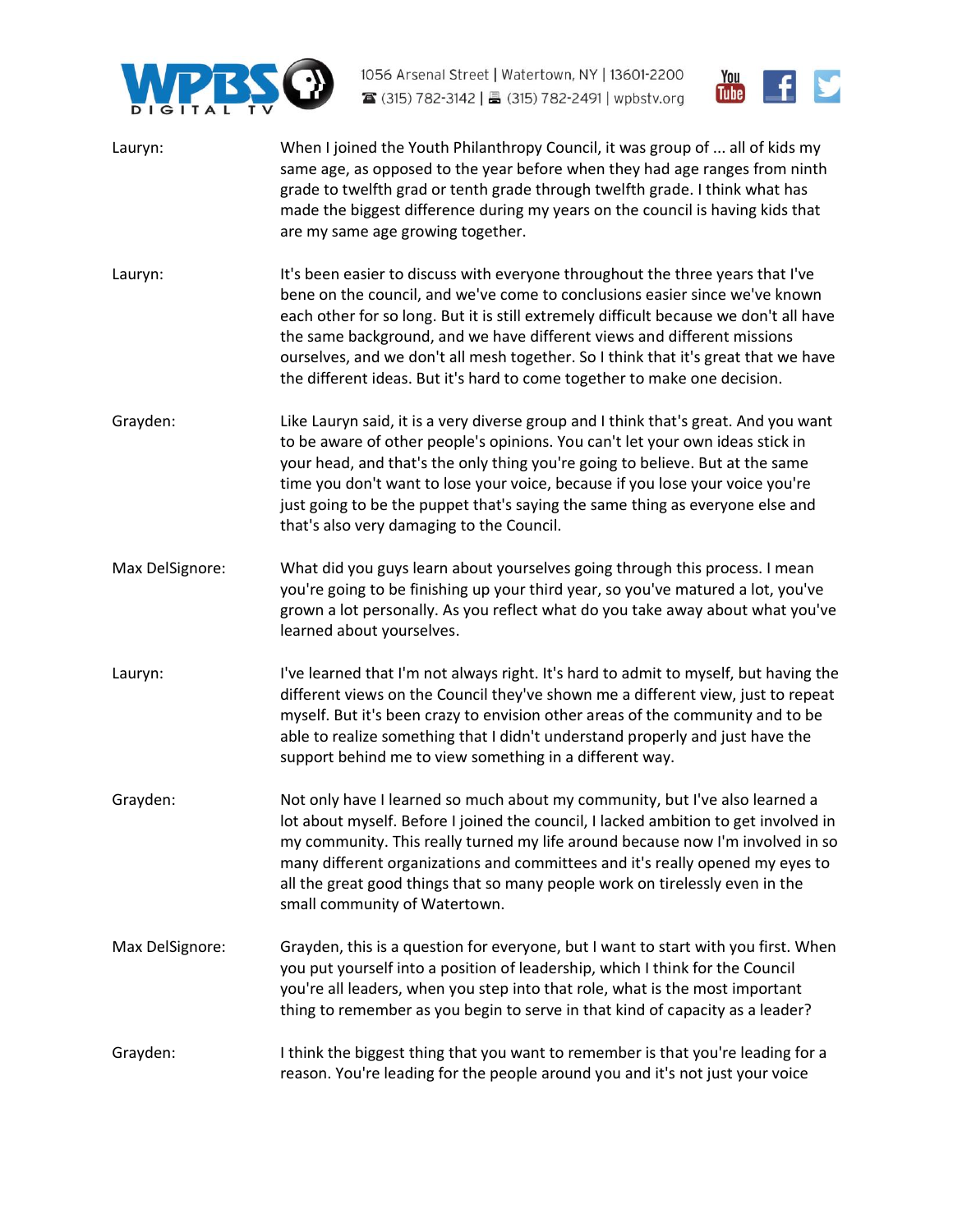



that you have to lead for in your head, you have to be respectful and listen to everyone else's voice because that's the true reason why you're leading.

- [Max DelSignore:](https://www.rev.com/transcript-editor/Edit?token=Z2zVc9pQpLVeKAT5jvg7jmWFqXlJLMhPlAhz1gVQWQjp_BeaKrcwIM-ZajODgNE6OWBwjIyWeCIUqLey_vo65NRdGLA&loadFrom=DocumentSpeakerNameDeeplink&ts=1825.47) I mean for the three of you LEAD members, I mean you're on multiple committees, various boards. Have you either had to report to boards potentially if you're in the non-profit sector? In a position of leadership what are the things to be mindful of?
- [Robert:](https://www.rev.com/transcript-editor/Edit?token=Ufc-k4vDYfT8gv1tq6E6LlyC6AjwkXf6reDTvls1HcfWJu2uSKZ-cyt8ZepVjDsQr9LbxcWgH_CYGApXdtzJoE1-pnk&loadFrom=DocumentSpeakerNameDeeplink&ts=1841.73) I think what our young students here, which I think that program is awesome, just said that the better you are at listening to the people around you, and understanding their point of view, I think it's easier to come to a consensus as a group. I feel like sometimes when an organization can be agenda driven, they might lose sight of their mission, and they might fill their board with that side of the agenda. Where in realistic, if you had a board that's ... understands their mission goes after their mission and then adapts their mission to the actual people that they're serving, you're going to go in a direction that's actually make you more successful.
- [Robert:](https://www.rev.com/transcript-editor/Edit?token=8O-Yd65esId9zecMs_3VTqlC_OA5cqKcDGKeGBqnMgX9F66UcGUBNBjCms2k4ilnVxsPT-9kKpWHa0bTebIW-5Z5xPg&loadFrom=DocumentSpeakerNameDeeplink&ts=1879.73) Because people always want to see success, they want to see improvement. People are going to give to organizations that are showing growth in regards to the need that they're focusing on. Whether it's an organization that's helping individuals or just an organization as like a business. People want to see success. And us, the reason why we serve on these things is because we want to see success in our community getting better.
- [Robert:](https://www.rev.com/transcript-editor/Edit?token=RmzWruY04kFqyXVenUeXwQSY3kuRncep0s__rVJMeTCSAXLtXPIR8dXsu-C5QZ_GgT23exyHlkjifF4E_LZG3GRGdEo&loadFrom=DocumentSpeakerNameDeeplink&ts=1899.78) So if you're willing to listen to people that come from different perspectives, I think that's why our LEAD group does so well. None of us are in the same careers. None of us came from the same background but we came together and we always come to a similar need and we go after it. Because we can come to an agreement that this is definitely something that we need to work on and we feel that we can make a different on it.
- [Robert:](https://www.rev.com/transcript-editor/Edit?token=Vw7vQBnrYfamN5w0nTV4Qn8Ul3rfcPDh2iT7QDBOkvYNKCtteNM0RbswCLtlEXyeH5lERiiWtE1tBa7uE_tFhGgtlU4&loadFrom=DocumentSpeakerNameDeeplink&ts=1920.93) Now if someone really wanted to go after something and they weren't willing to listen to the other people, then we can never agree on anything because there's always be that consistent back and forth. So the willingness to understand, hey, maybe that isn't something that I thought was important but they're making good points. So let's see where this goes, and if it doesn't go in a direction we think, we will redirect it. But you've got to take the chance to go down the road to see if it's right. And if you're not willing to take those chances, then you're never going to accomplish anything.
- [Max DelSignore:](https://www.rev.com/transcript-editor/Edit?token=MN3HseRFtNUX5vWd6FfTg0wp6BHlc7JJ1aEYyg_K1Fn1DGVFPFmP3FFNTBC4k1erasjSTtIjBJq1EjhuTXNRUj0APiU&loadFrom=DocumentSpeakerNameDeeplink&ts=1946.89) You bring up a good point, Rob, because change is hard. Doesn't matter at what level it is in your community. How do you adapt to that can be different but good leaders find a way, or you know, call on certain skills or characteristics to help shift the leadership a little bit to accomplish that goal. Let's talk about that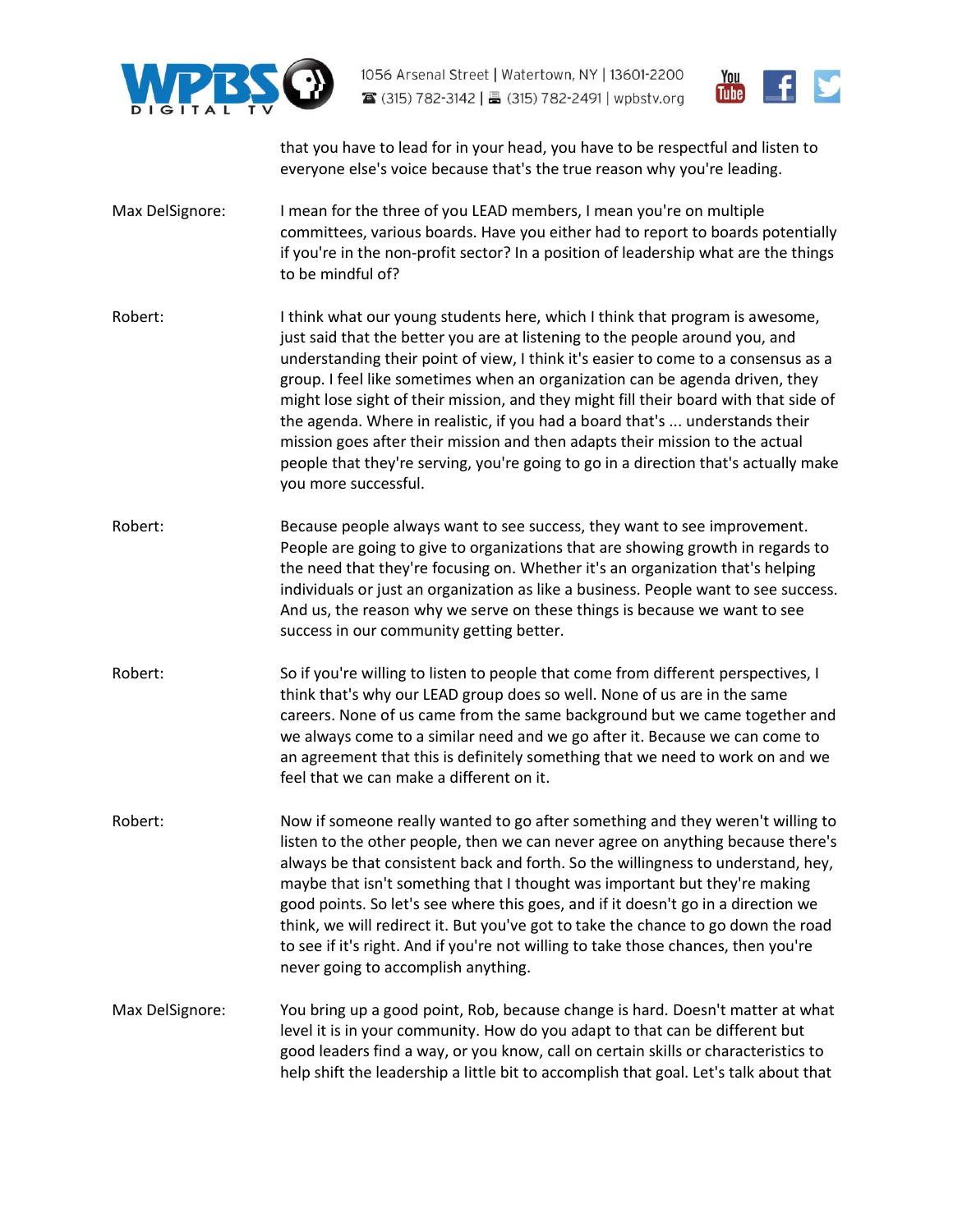



a little bit. Adapting to change in a community. Why is it important as a leader to be open minded and adapt to the change around you?

| Joanna:         | I think it's because your work has to be subservient to the needs. It can't be the<br>other way around. So sometimes again, it's human nature. You get kind of stuck<br>on one thought or idea one view of things, and you want to change the world to<br>meet your vision of it, in a sense when really it should be the other way around.<br>If your study of the community and its needs is telling you to go in a certain<br>direction, even if that direction isn't the direction you originally wanted to go in,<br>or even worth thinking about, or that's not your passion, you have to  be<br>mindful of that and go after it. Otherwise, it's just foolish, essentially. So that<br>would be my take on that. |
|-----------------|-------------------------------------------------------------------------------------------------------------------------------------------------------------------------------------------------------------------------------------------------------------------------------------------------------------------------------------------------------------------------------------------------------------------------------------------------------------------------------------------------------------------------------------------------------------------------------------------------------------------------------------------------------------------------------------------------------------------------|
| Robert:         | I think that's where being unbiased really comes into play. I think solid boards in<br>our area are people that are very unbiased and they take the data as it's<br>presented and make the decision based on that information.                                                                                                                                                                                                                                                                                                                                                                                                                                                                                          |
| Grayden:        | I agree with what was said. I think it's very dangerous to develop tunnel vision<br>and focus on that one certain aspect, that one goal, that you're really rooting<br>for. Because in doing so you can often forget and oversee many other important<br>aspects that aren't so prevalent to your beliefs. You have to take a step back,<br>take off that filter and look at everything as it is to get a really good<br>understanding. Your community and the needs in the community.                                                                                                                                                                                                                                  |
| Joanna:         | And I've got to give a plug to some of the resources that we have in our<br>community to help focus that and so I'm missing a bunch I'm sure, but when I<br>think about our community and what needs are in our community, I think about<br>some of the efforts that some of our community partners and organization do<br>to really study that in a very scientific way.                                                                                                                                                                                                                                                                                                                                               |
| Joanna:         | So I think of JCC's Center for Community Studies, how they do a survey every<br>year, Fort John Regional Health Planning or which is a partner to where I work,<br>North Country Initiative. They do community surveys and studies and<br>community action planning council does community studies, so there really is a<br>wealth of knowledge out there, for anyone, young leaders, leaders of any age,<br>people who want to get involved, to take a look and kind of put their finger on<br>the pulse of what's going on in our community from a hard data perspective.                                                                                                                                             |
| Joanna:         | I think being emotionally connected to a cause is always important, but it can't<br>just be emotional. You have to back it up with actual data and really study it<br>from a more critical standpoint. And so we have a lot of resources in our<br>community to help us do just that.                                                                                                                                                                                                                                                                                                                                                                                                                                   |
| Max DelSignore: | Where can we be better as young leaders? You know, the five of you are really<br>demonstrating this in a very positive way now. Through your volunteer work,<br>committees you serve on, in your school and in your community but there's                                                                                                                                                                                                                                                                                                                                                                                                                                                                               |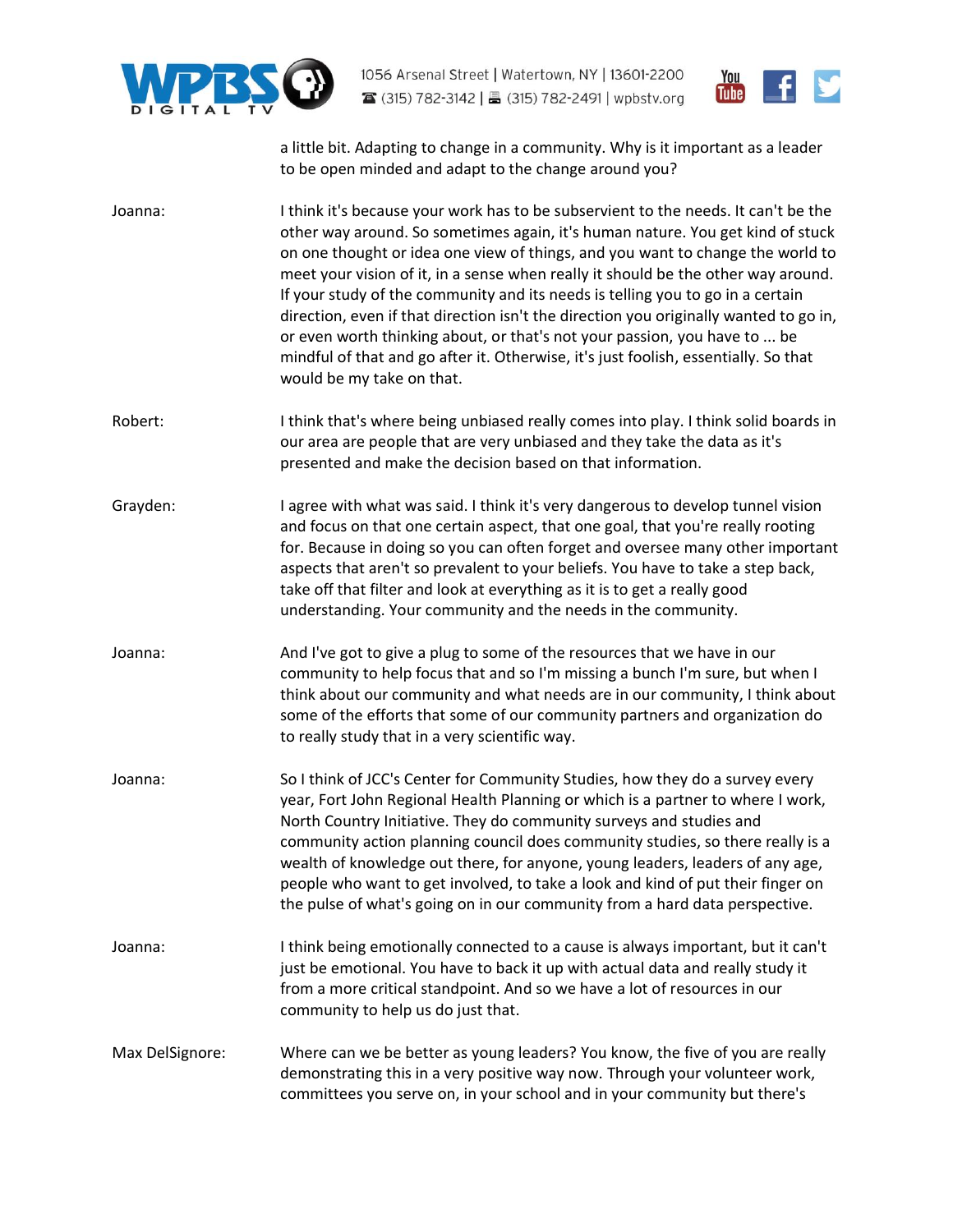



always room for improvement. So where can our young leaders, whether its ourselves or others, where and we be a little bit better?

- [Robert:](https://www.rev.com/transcript-editor/Edit?token=9jfUwZMU6XbW-McENvrjxQWquHz2_5t0hrtDmzqKN1I9QvHBXBavl_NF2m47WPFJiTwllSpFar1gFk_lRGOaTvMCakg&loadFrom=DocumentSpeakerNameDeeplink&ts=2156.78) I think the willingness just to say yes. A lot of the boards, like I said before, that I serve on I didn't have any experience with a board, I didn't really know what their mission was. I knew they needed help. I had help that I was willing to give. And then once I learned their mission, and I become passionate about it, I was a lot more engaged with it.
- [Robert:](https://www.rev.com/transcript-editor/Edit?token=s6MEdh8kMtBHFguxVU22tYlzYJMvSCuLJpVitt53hdSiSyNBORz_Xsd1GW-928dMyZ3cvYIB81tHjzmPIGfi0fn8hVo&loadFrom=DocumentSpeakerNameDeeplink&ts=2174.78) You also have to be willing, if you're in a situation where you do say yes, and you don't become passionate about it, you don't want just want to take up a spot, because that's not going to help the organization which you're serving on. So Erin said it before, you have to passionate about what you're doing.
- [Robert:](https://www.rev.com/transcript-editor/Edit?token=KLZccemLmlid4-ZjVhB8ughOSd_-R6O51ILdrQrMTh9hJ1tc3EFmV-4ebXUfG5E9GONOfa81zYdsJYe6MgvCexCZa9Y&loadFrom=DocumentSpeakerNameDeeplink&ts=2187.17) But just because you don't know about the organization, you know they do good things, you do have some time. Be willing to say yes, especially at a young age, because it's going to open you up to networking. People in your life that can make a different down the road, but it's going to allow you to see that yes, you as a young person or a young adult or even an older adult, you can make a difference with one hour of service.
- [Robert:](https://www.rev.com/transcript-editor/Edit?token=fxK1oQL4qjHdtvrXmhl64eCzx4XoQ9ELzoiPyr1-P0CBaNYgkhlhwO4bl_5GON6WuLyVYwFDX6MHuqu7z2KGL5ufuhY&loadFrom=DocumentSpeakerNameDeeplink&ts=2207.82) And then once you do that one hour of service, if you're like, wow. I made a difference. I really like this. Give them another hour and then maybe serve. But don't just not say yes to something because in the back of your head you're thinking, man, I don't know a thing about that group. I don't want to mess up. Things like that. Because at the end of the day, you're not going to mess up if you're volunteering, you're going to be helping.
- [Erin:](https://www.rev.com/transcript-editor/Edit?token=V5Xihgwy_hffO4Ktdj5Hi6FJrUKNAwGbjSqHgi4tLf5zzSwkg9LlBScdeIU5yZ878UYqiQRdpccZ4U9hbTW5AC2lJAo&loadFrom=DocumentSpeakerNameDeeplink&ts=2226.7) I think more opportunities for young leaders to bring in students into situations where they can learn about the process. So, to sit in on a board meeting and experience what it's like, to go to a volunteer opportunity and be hands on and see what good it's doing. I think the more we can do that and really get the youth of our community involved ... I think it will be beneficial because I think they'll see what it's ultimately doing. And also make you less scared when somebody does approach to say hey, you want to come sit on a board? Or you want to come sit on a committee? You know, you've already been introduced to that, so hopefully it'll seem less scary. I know when I sat in on my first I was, like, I don't know what to do. So just watched. I literally said nothing, because I hadn't really been introduced. I wasn't able to dip my toe in. I just kind of got shoved in full force.
- [Erin:](https://www.rev.com/transcript-editor/Edit?token=udGd6cfszx2kMN_qRQuP8gj0INID_bP_MHRdle06vonIUJpuBNQLH5NhDkShlheCC8AehASzMSUGiH2hvKQB1AHwpzI&loadFrom=DocumentSpeakerNameDeeplink&ts=2293.04) So I think if we can allow these experiences to be good first experiences, where it's not intimidating, nobody is going to think badly if you have an opinion, you know, put you in situations where people are truly respectful of you, the time that you're giving, your opinion that you're giving. The more opportunities we can look for as young professionals, and even people who have been super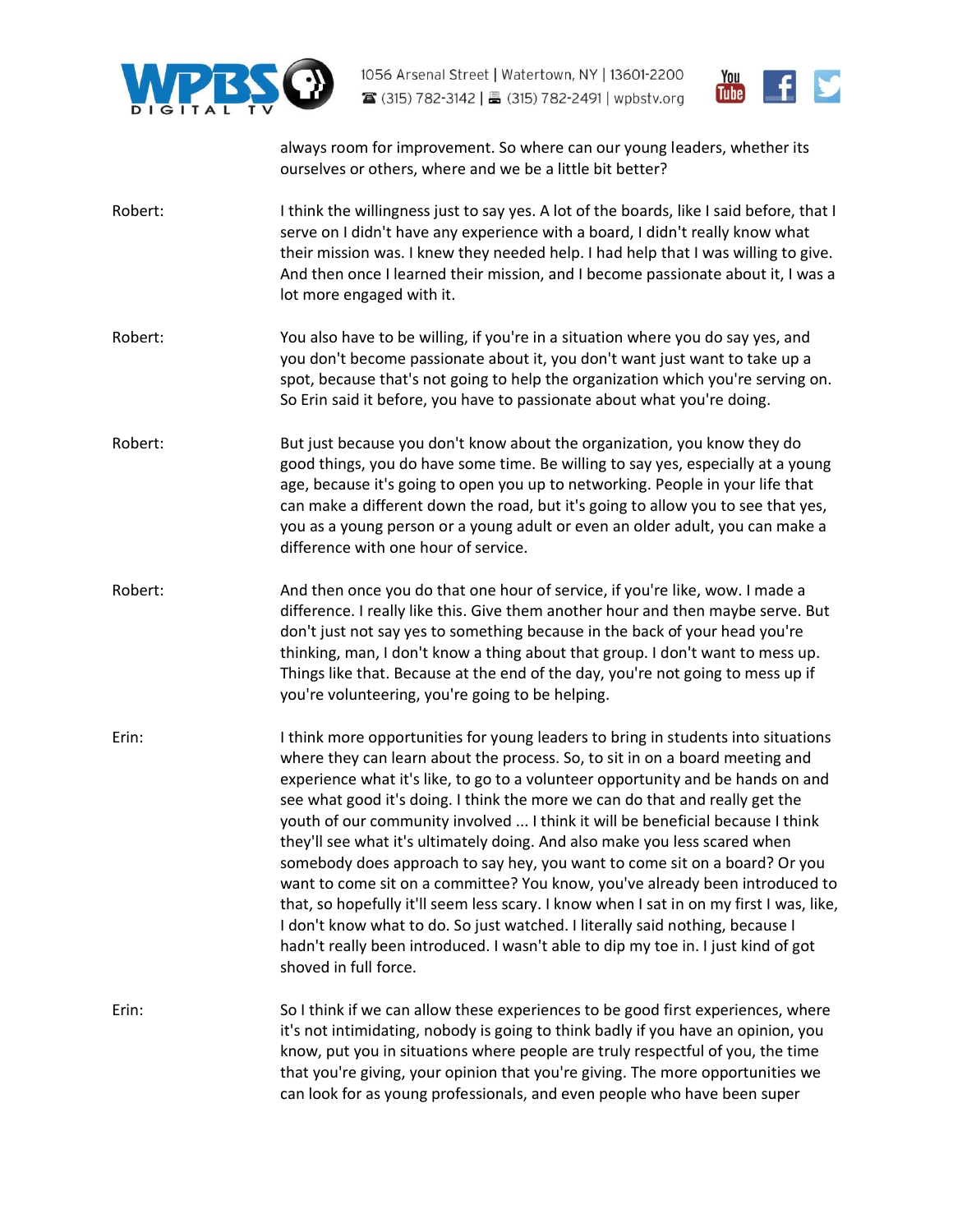



active in the communities since way back in the day who are still very active today, encouraging their kids, their grandkids, really pushing that generationally, I think is also going to be helpful.

[Grayden:](https://www.rev.com/transcript-editor/Edit?token=27jGY2nUQ0esl8z8G9VxrhZVaVtK3qAujS2uCXojTSy9qUkniE1yj4QjbkesyULvcpE2WP13LLudfLM3P7cGJgVWSTA&loadFrom=DocumentSpeakerNameDeeplink&ts=2336.53) I think many people, especially today's youth, often forget that everyone is a leader. You don't have to hold a fancy title, or an important position to be a leader. In your daily life, someone's always listening. You're always influencing someone even though it may be unconscious it's there, you're always influencing someone. So if you use your words as a tool rather than weapons all the time, you're going to ... experience changes in your life.

[Robert:](https://www.rev.com/transcript-editor/Edit?token=ZLEGgyuuC_A_uRcu6w4ePsE7_uuKGiVX7wlLRA1rt1D5QZj8qeg7rLNMap_gPI0hb3vbpR18IEXU5F_Px8f8CX2cT7M&loadFrom=DocumentSpeakerNameDeeplink&ts=2363.38) Well said.

- [Max DelSignore:](https://www.rev.com/transcript-editor/Edit?token=I3jNXeBKrIs7G1RDFER90_dwbURMAkjVDYWqydhTB2jbDWVQcRN7NLrX5DOycYPXpw01WivQlT5X7lgB0uvkl1KiDwo&loadFrom=DocumentSpeakerNameDeeplink&ts=2364.79) To wrap up this is not something ... I think it's appropriate for the group, but it's something to think about, when we hear the word legacy, I think we feel like we're at a certain age in our lives, and the back nine, I guess you could say, is one way of looking at using the sports analogy but ... I really think it's important, the Community Foundation we try to do a good job of this, where legacy really is meant for anybody regardless of what your age is in life.
- [Max DelSignore:](https://www.rev.com/transcript-editor/Edit?token=o6bvgwITBUJZGKp662atr6Qhuv9_rfLwl4Ma9yIeSfWF4Ovg5M-VsF_BRBEuPqvBQVACVwEJSSGQ8rRdwSfSF5Kn4Z8&loadFrom=DocumentSpeakerNameDeeplink&ts=2386.95) Think about what you're going to do for your community, what do you want that to be. And I think it's an important question to ask for the five of you here. When you think about where you are in your life right now and how you've committed yourself to your communities, what do you think you want your legacy to be?
- [Robert:](https://www.rev.com/transcript-editor/Edit?token=KeHV49GBZ2aijGVtUHvNGfh8h3YYh9-RIzcbVvFriFUXWM2Kzxznc4d9KjItOOic5qelMwAk1wZErxlwK5vZEshUo0I&loadFrom=DocumentSpeakerNameDeeplink&ts=2404.24) I'm going to be a little selfish with this one. I'm going to take it towards my family. If my daughter will grow up and give back that'll be my legacy. I don't care if my name's on a wall, or things like that. But if she'll grow up and she will say, you know what, I'm going to say yes like my dad did, and she gets reward out of it, she's not the person that will go get her job, have her life, and not want to give back. But if she'll be the person that grows up and says, my dad was willing to say yes. He helped people. I can do the same thing. If she's willing to do that, then that will be my legacy will through her.
- [Robert:](https://www.rev.com/transcript-editor/Edit?token=r133stqDsIPkzjp4Zudv9JEENPB334N-3rJ_xb-2c-0q8QEupeScfpr8CKBD39YuGVnPv3VIq36N-F9ld7-UtNDLPl0&loadFrom=DocumentSpeakerNameDeeplink&ts=2438.4) And I think that's extremely important because the more people growing up that are willing to say yes, you hope that her friends will follow in her direction or maybe her kids will follow in her direction after that. But she can make a difference. You know what I mean?
- [Robert:](https://www.rev.com/transcript-editor/Edit?token=-yFHS8MCzx4wJFmMEbVJaCDUSu05iIfAw10z8PgpD-_ZTuM7ybfhJWZm7PMhXIT6QLCXPGWq_GPPSjfoyxlrn2rryrQ&loadFrom=DocumentSpeakerNameDeeplink&ts=2451.27) I'm hoping that I'm making a difference. I can't tell you that I am. I'm serving. I'm doing things. I feel like that they're important. You don't really know who you're impacting every day, you don't know who goes home and says, man, this really helped today. But I could see it, when I'm an older man, and I've seen my daughter maybe going out there and helping, I will know that I made a difference at least through her.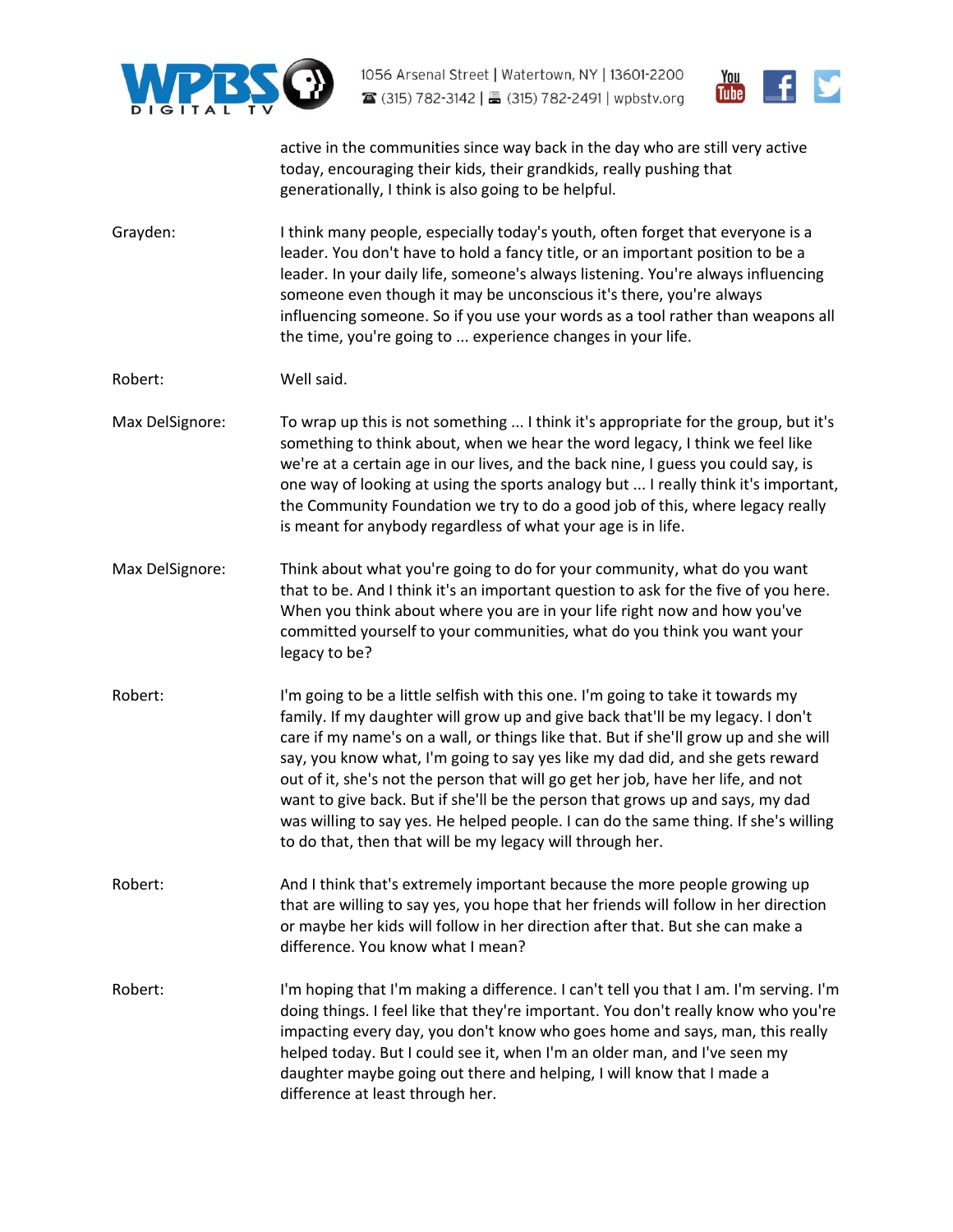



| Joanna:         | I think for me and I've never really thought about that before, but about a<br>legacy, but I guess if my legacy could be, in a sense. a big mosaic that I'm part of<br>a much bigger mosaic of legacy for a whole community, if that makes any sense<br>at all. So if I can through my actions and work, really synergize with the actions<br>and the work of other leaders in the community to make changes both big and<br>small, I think that would be amazing and some of those changes might be loud<br>and some might be really quiet. And only be felt privately by individuals in the<br>community or you know, some could be very small and some could be big. So I<br>guess when I think about that, that's what comes to mind.                                                                                                                                                                                                                                                                                                                    |
|-----------------|--------------------------------------------------------------------------------------------------------------------------------------------------------------------------------------------------------------------------------------------------------------------------------------------------------------------------------------------------------------------------------------------------------------------------------------------------------------------------------------------------------------------------------------------------------------------------------------------------------------------------------------------------------------------------------------------------------------------------------------------------------------------------------------------------------------------------------------------------------------------------------------------------------------------------------------------------------------------------------------------------------------------------------------------------------------|
| Erin:           | I think a lot what Rob had said, growing up in this community and having a<br>grandmother and a father who were pretty active in the community, I would get<br>people who would come up to me and say gosh, I remember when your<br>grandmother did this, and I remember when she was so influential in that. And I<br>guess thinking about it, my hope would be some day my grandkids are walking<br>around the community, and someone says, hey, your grandma was awesome.<br>She did this and this and this and it's somebody that my family can be proud to<br>say that they were part of the family and here's what she  here's everything<br>that she instilled in me and so just really passing that down generation to<br>generation. I think having come from that, and seeing first-hand how great it is,<br>how wonderful it is to be a part of that, and know she was my grandma, she was<br>awesome. And so many people loved her and adored her for so many different<br>reasons. So I think that that's something I hope to achieve. Someday. |
| Lauryn:         | I hope my legacy just inspires others. I don't have a plan for myself quite yet, but<br>as long as I can inspire others to get involved in the community I know that I've<br>done my job. Whether it's my family or just people around me, that's what I<br>hope to do.                                                                                                                                                                                                                                                                                                                                                                                                                                                                                                                                                                                                                                                                                                                                                                                      |
| Grayden:        | Like Lauryn said I want to influence as many people as possible because like I<br>already said, before I was engaged in YPC and other organizations I was<br>completely oblivious to all the good that was going on in our community and<br>now that I'm involved and I took that risk, and I told myself, you know what,<br>we're going to do this. And I become involved in YPC, I'm aware of so many<br>things that are going on and just how great our little community is.                                                                                                                                                                                                                                                                                                                                                                                                                                                                                                                                                                              |
| Max DelSignore: | I just have to say thank you to the five of you for serving the way that you do.<br>For being a part of the Community Foundation's mission and work the way that<br>you are. And for continuing to inspire others the way that you do. I think it's<br>really great. You should be certainly proud of all that you've done so far. It's<br>really exciting to watch what you're going to be doing next as you go along. And<br>it's really an honor to work alongside you and making the community better so<br>thank you.                                                                                                                                                                                                                                                                                                                                                                                                                                                                                                                                   |
| Joanna:         | Likewise.                                                                                                                                                                                                                                                                                                                                                                                                                                                                                                                                                                                                                                                                                                                                                                                                                                                                                                                                                                                                                                                    |